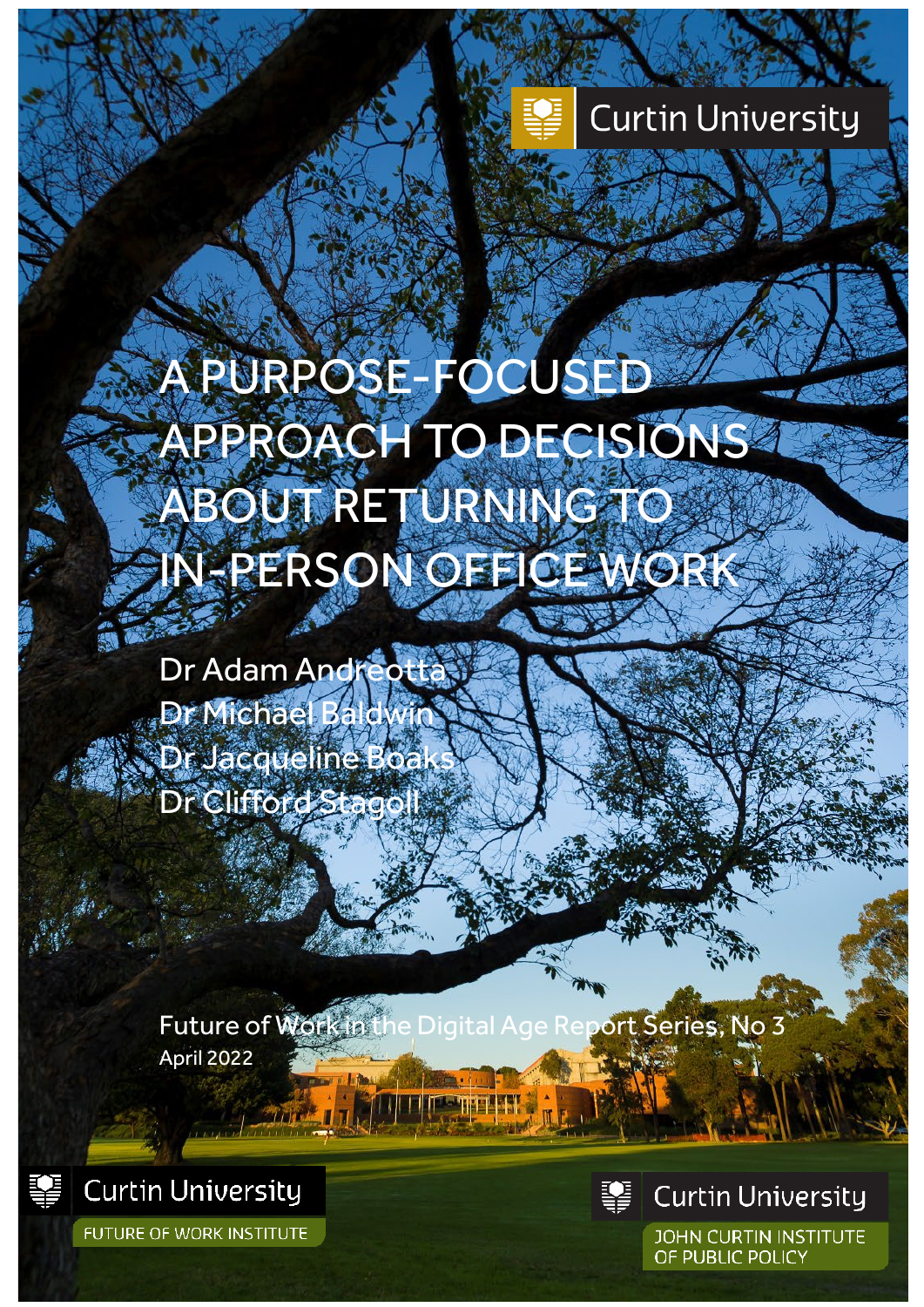#### **ABOUT THE AUTHORS**

**Dr Adam Andreotta** is a philosophy researcher currently teaching in the School of Media, Creative Arts and Social Inquiry at Curtin University. His main research topic is the philosophy of self-knowledge, which focuses on how we know our own mental states. Adam has also written about the philosophy of artificial intelligence, specifically on the Ethics of Big Data and AI Rights; and the history of philosophy, with a keen interest in David Hume.

**Dr Michael Baldwin** is a Lecturer in the School of Management and Marketing at Curtin University. He has extensive experience in the public and private sectors, in areas including procurement, contracts and oversight of large-scale government projects. Since 2018 he has taught ethics to MBA and undergraduate business students, as well as classes on career planning and lifetime career management.

**Dr Jacqueline Boaks** is a Lecturer in the School of Management and Marketing and has a background in management, consultancy and academia. She has taught ethics and leadership at University of Western Australia, Notre Dame University and Curtin University. She teaches ethics to Bachelor of Commerce students and ethics and leadership to MBA students at the Curtin Graduate School of Business. She is a member of the Executive Committee of the Australian Association of Professional and Applied Ethics, the founder of the WA Ethics Outside Philosophy group, the co-editor of Leadership and Ethics (Bloomsbury) and has published widely on democracy, ethics and leadership.

**Dr Clifford Stagoll** is in the School of Management and Marketing at Curtin University**.** His academic interests centre on American Pragmatism, particularly application of pragmatist principles to 'real world' contemporary issues in management, selfdevelopment, and education. In addition to his academic work, Cliff has been an Officer in the Royal Australian Air Force and a management consultant with Boston Consulting Group, and has held senior management roles in logistics, procurement, HR and IT with Qantas Airways, Campbell Soup Company/ Arnott's Biscuits, and BHP.

#### **Suggested Citation:**

Andreotta, A, Baldwin, M, Boaks, J, Stagoll, C (2022) A Purpose-Focused Approach to Decisions About Returning to In-Person Office Work, John Curtin Institute of Public Policy, Future of Work in the Digital Age Report Series, No. 3, Curtin University.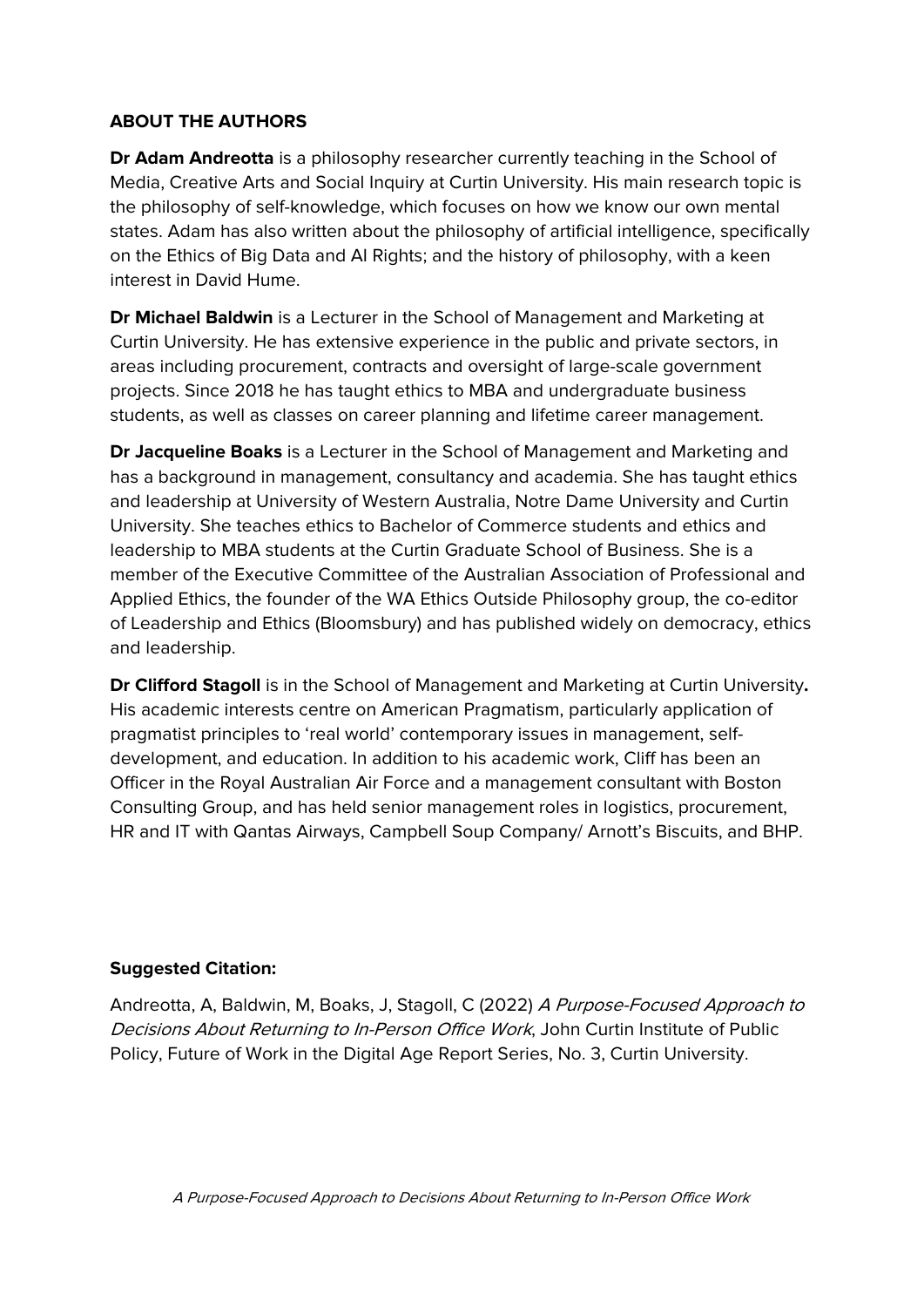### Contents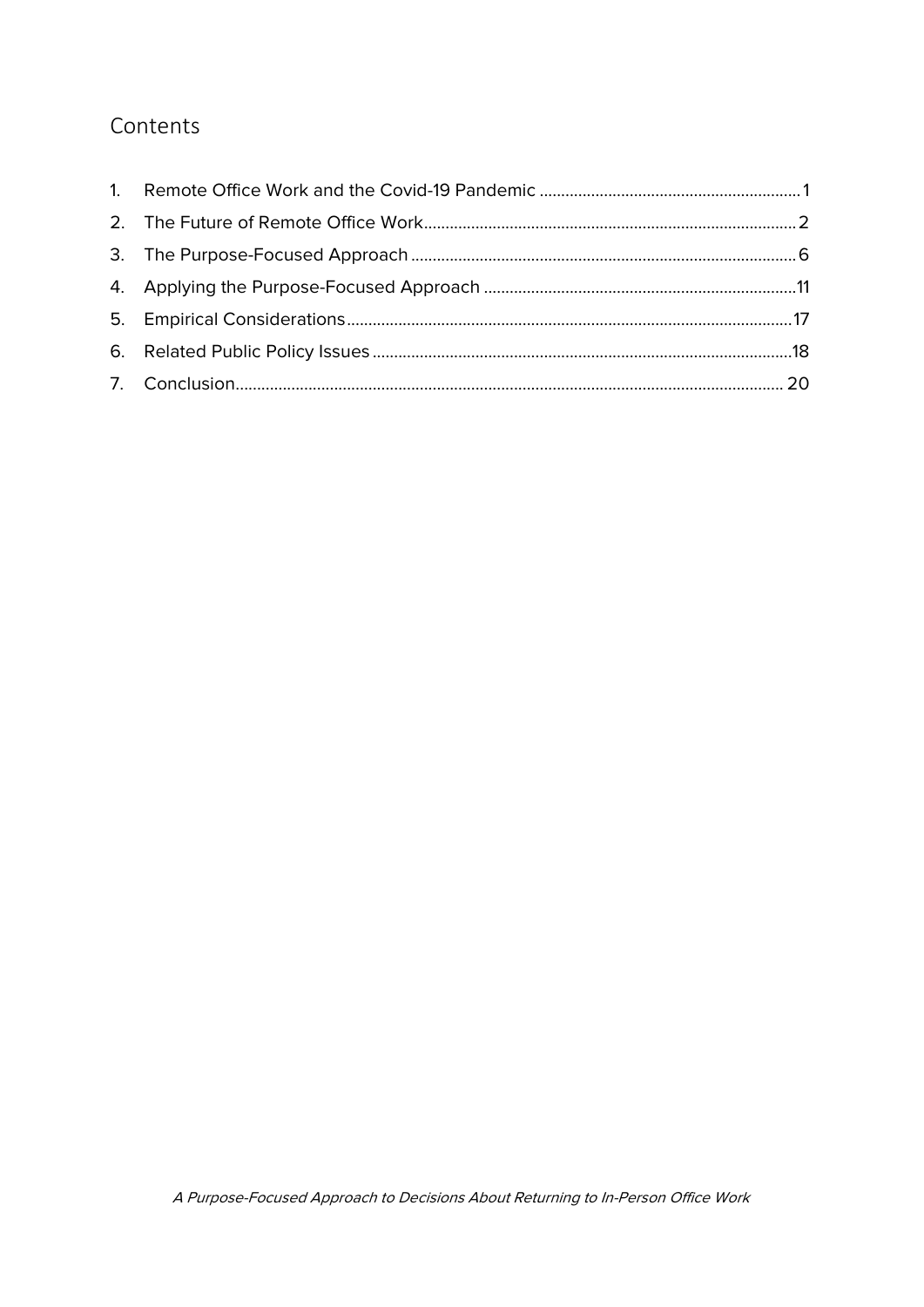#### <span id="page-3-0"></span>**REMOTE OFFICE WORK AND THE COVID-19 PANDEMIC**

The global Covid-19 pandemic has significantly impacted the way we live our lives. In addition to health and economic effects, consequences for the ways that we work have been dramatic and persistent. Office cubicles and boardroom tables made way for Zoom meetings and email exchanges, with further and ongoing changes to be navigated for some time yet. Now that many countries have achieved significant vaccination rates, a return to 'business as usual' is considered by some to be necessary and perhaps long overdue, prompting discussion about a return to inperson office work after the rapid and ad hoc shift to remote working arrangements. However, many employees who experienced benefits from working remotely have expressed reluctance about returning to the office, and responses amongst employers have been mixed. Some of the disagreements between employees and employers about whether and how to return to the office reflect a new urgency and salience to previously underlying trends, while others seem genuinely novel or even 'unprecedented' (to use a term that has become commonplace during the pandemic). In any case, the issue of whether, and how, to return to in-person office-based work seems ripe for an investigation that is informed by a thematic understanding of the possible ways forward and intended to provide a workable and justifiable approach.

Some of the largest and most influential global companies are navigating the issue in real time and in the public eye, and they are coming to strikingly disparate positions. Divergent approaches are evident even amongst dominant firms in just the technology sector. Apple employees, for example, disapproved of a policy that would require them to return to the office for three days a week (Schiffer, 2021), expressing a desire to instead maintain a more flexible approach that allows more home-based work. Google employees were initially threatened with pay cuts if they opted to continue working from home (BBC News, 2021), although that position has been revised since (Kelly, 2021). In contrast, Facebook and Twitter have been supportive of maintaining remote work, perhaps indicating that for some companies at least, there are competitive and cost advantages to a reduction in office work (Poleg, 2021).

Nor is there a uniform position amongst employees regarding whether to return to inperson office work and under what conditions. A 2020 online study (Weststar, et al., 2020) involving 11,000 university staff in Canada and Australia recorded a variety of opinions. While some staff reported positive experiences with working from home (especially in terms of having fewer interruptions and saving on commute time), others expressed a desire to return to campus, citing various difficulties with working from home (e.g., teachers cited challenges in providing effective on-line lessons). Some surveys of employers, too, have reported improvements in staff well-being and productivity arising from home-based work relative to previous office-based arrangements (Australian Government Productivity Commission, 2021; Neilson, 2021).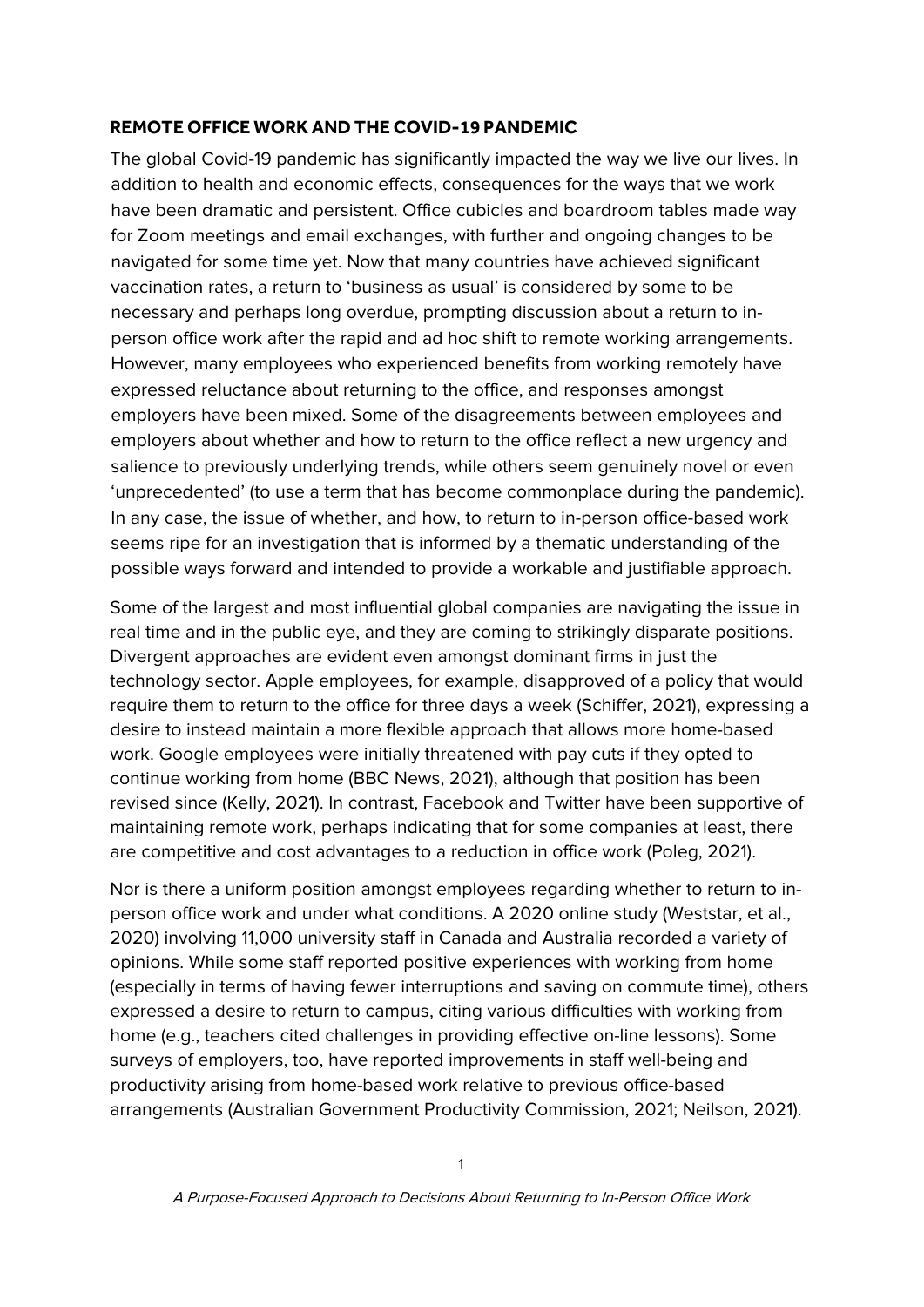An article in the Sydney Morning Herald (Wade & Patty, 2020) illustrates starkly the two sides of the debate. It features a Sydney resident who previously commuted for five hours a day (from the Blue Mountains to Parramatta) who says that, for that reason alone, she will find it hard to return to the office after months of working from home. But the article also presents the perspective of Ken Morrison, Chief Executive of the Property Council of Australia, who claims that "if we're to get the economy going again, we're going to need thriving CBDs" (Wade & Patty, 2020).

Remote office work has also raised issues arising from the breakdown between 'personal' space and 'work' space, including issues of privacy and consent arising from the intrusion of work technology into the home. For example, one call centre in Colombia required its employees to allow the company to install cameras in the home to enable centralised monitoring of work performance (Solon, 2021).

It is not obvious that any of these perspectives or issues is decisive for determining a single, best approach for navigating the matter of a return to office work. It is a mistake to begin with mere opinions or observable dissimilarities between performing work at home and in an office. Reliance on mere opinions encourages a focus amongst disputants on "whatever matters most to me right now" (what we will refer to as "the argument from self-interest") and a focus on dissimilarities promotes discussions about particular issues and personal interests rather than a generalisable approach and shared opportunities. Neither is suited to achieving a position that is agreeable to all the parties while preserving the inherent purposes of productive work.

This paper proposes a different approach: a philosophically informed decision-making methodology that encourages constructive discussions amongst employers and employees; is directed towards shared higher-level goals; is consistent with planning frameworks already in place in many businesses; can be amended over time without disruptive disputes; and accounts for the particularities of each industry, enterprise, workplace, and job. It seeks to establish a more fundamental basis for discussions about the issue: specifically, the purpose and nature of the work of those affected. If these matters can be decided, then subsequent discussions might be focused more upon the shared outcomes to which stakeholders are committed and less upon individual preferences and 'hunches.'

#### <span id="page-4-0"></span>**THE FUTURE OF REMOTE OFFICE WORK**

To motivate the need for a new approach, let us first survey the approaches open to employers for deciding whether, and how, employees ought to return to the office. In his recent book The Future of the Office, Peter Cappelli identifies four basic possibilities. First, employees could be instructed to return to the office (when it is safe to do so). In other words, we could simply "pick up where we left off" (Cappelli, 2021, p. viii). Since office work is a tried-and-tested mode of working, and requisite office space, equipment, and procedures are in place already, perhaps it is reasonable to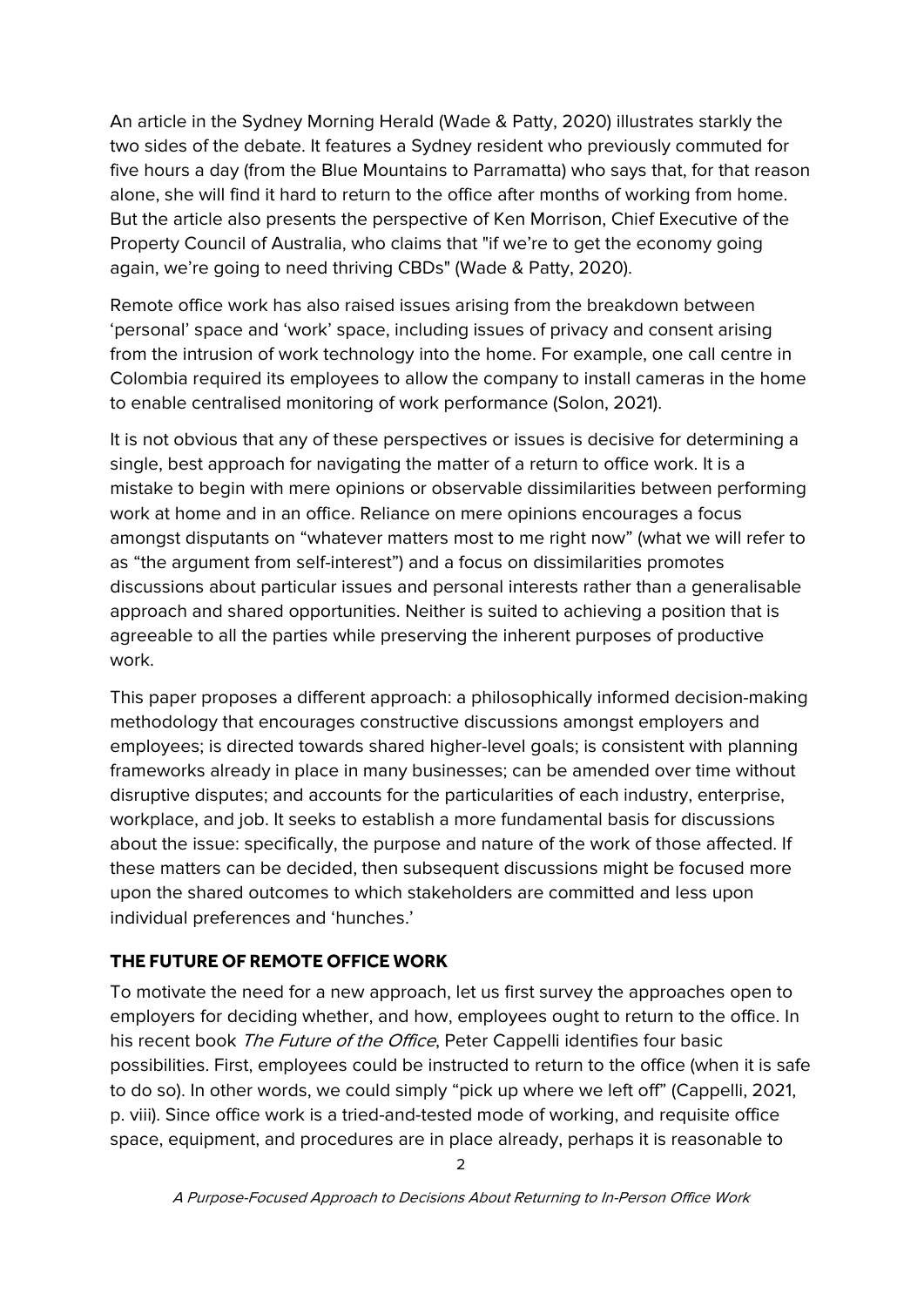return to previous arrangements as soon as possible. However, this approach would ignore the preferences of employees who favour remote work (leading inevitably to decreased employee satisfaction), productivity benefits achieved by remote staff in some industry sectors and roles, and the realisation of opportunities consequent to allowing or enabling remote work (e.g., decreased office space requirements, changed wage and allowance structures, productivity benefits from technologies whose threshold business case depends on remote work).

A second option is that staff be allowed to continue working away from the office; in other words, that arrangements initially considered temporary become permanent. Not only have the advantages of remote work become evident (or been substantiated) by experiences during the pandemic, but it is possible that the transition to remote work has provided a glimpse of a new paradigm where office work relies more heavily on electronic information exchange. However, this option suggests that the case in favour of remote work is both compelling and already decided, even though there are in fact a range of well-reasoned positions and there has been little research conducted into the appropriateness of home-based work for particular industries, companies, geographies, and jobs. Like the first alternative, it instead promotes a simplistic 'either/or' debate; unlike the first option, it exaggerates the benefits of the newer alternative.

The third option identified by Cappelli is a hybrid approach, where some staff would return to the office (for at least some portion of their work time) while others continue working remotely. One advantage of this approach is that it appears to enable all parties to achieve their preference, notwithstanding the fact that specific arrangements would vary between industries, companies, and workplaces, as Cappelli (2021, pp. viii-ix) acknowledges. In particular, it seems to enable mediation between the competing interests of employees and employers, and for this reason, it has been adopted already by several large companies. Google CEO Sundar Pichai said in a recent tweet that the future of work at Google will be characterised by 'flexibility' (Pichai, 2021), noting that while many Google employees want to be at the office, others desire the flexibility offered by working from home for a couple of days per week (Pichai, 2021). Consistent with this observation, Google announced plans to have around 60% of its employees located in the office for a 'few days a week,' while 20% would be at 'new office locations' and 20% would work remotely (Kelly, 2021). Similarly, Apple CEO Tim Cook has expressed a desire for staff to return to the office three days a week from early-2022, and Microsoft, too, has expressed interest in the hybrid model, going so far as to grant some employees the opportunity to work remotely all the time subject to managerial approval (Labitoria, 2021). Such other large companies as Twitter, Spotify, and LinkedIn have announced that they will adopt disparate versions of the hybrid approach (Labitoria, 2021).

Although the general characteristics of these first three options appear clear-cut, Cappelli notes it is "not at all clear what we should do" (2021, p. ix) to select the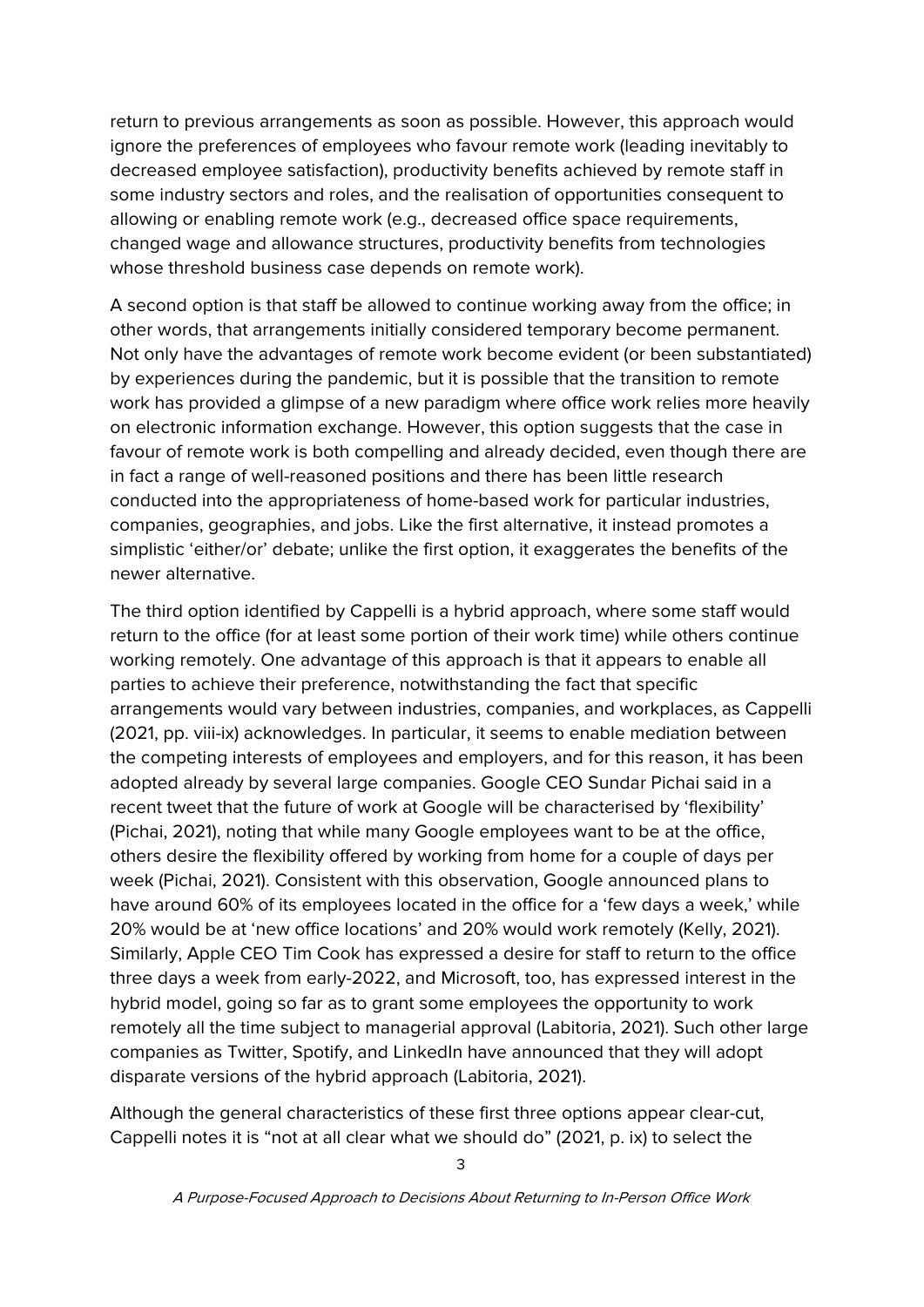optimal approach. Neither of the first two options is properly justified, the first being a reversion to a previous situation simply because it was the previous situation, and the second exaggerating the relative benefits of one option (remote work) and suggesting that the case is clear cut despite a paucity of evidence. Regarding the third option, the fact that several high-profile companies have chosen to adopt the hybrid approach is not itself reason for other firms to follow: that would require sound reasoning, proper evaluation of factors relevant to the decision, and a clear account of the decisionmaking process, carefully modified for another company's circumstances. Instead, justifications of the hybrid approach offered by the companies cited above focus on an acknowledgement that some stakeholders will benefit from (and appreciate) continuation of the new arrangements, asserting that it is therefore a reasonable thing to do, and suggesting (often obliquely) that remote work might bring benefits for the company's performance. In other words, these explanations take the form of a managerial version of "the argument from self-interest," perhaps tempered by concern for aggregate employee welfare or even the wellbeing of an employee or group of employees who would benefit very greatly from remote work. Regardless, such simplistic thinking sets aside such complicated questions as which (and whose) benefits matter, how much they matter and why, how they relate to other organisational or operational imperatives, and how these issues have been decided. Even in cases where a manager's motivation for pursing the third option is morally sound, the decision might be compromised by being focused too much on the short term without careful consideration of the organisation's fundamental intent.

The extent to which each response invokes and relies upon "the argument from selfinterest" is telling, since it entails two significant problems. First, the fact that opinions are mixed means that self-interest will only get the decision-maker so far: the selfinterest of employees and employers will inevitably clash in certain scenarios, as will the interests of some employees relative to other employees. It is simply not possible to satisfy everyone's interests in their entirety, so that trade-offs (and a sub-optimal outcome) are unavoidable. Second, making decisions based solely on satisfying individual interests may not always best serve the company, community, and corporate social responsibility more broadly. It might be that by continuing remote work arrangements, the interests of certain employees are maximised (e.g., by not requiring those staff who live very far from the office to commute) but their absence does such harm to cohesive office operations that the company's financial performance is impacted, leading to cost-cutting lay-offs in the longer-term. Or again, it might be that a company whose presence is crucial to a local economy is able to maximise employee wellbeing by continuing a work-from-home policy but damages the profitability of local businesses in the process.

Given these issues with the first three alternatives, Cappelli proposes a fourth, the socalled "waiting to see" approach (Cappelli, 2021, p. xv). On this option, the best thing to do, from the managerial perspective, is to wait and see what other management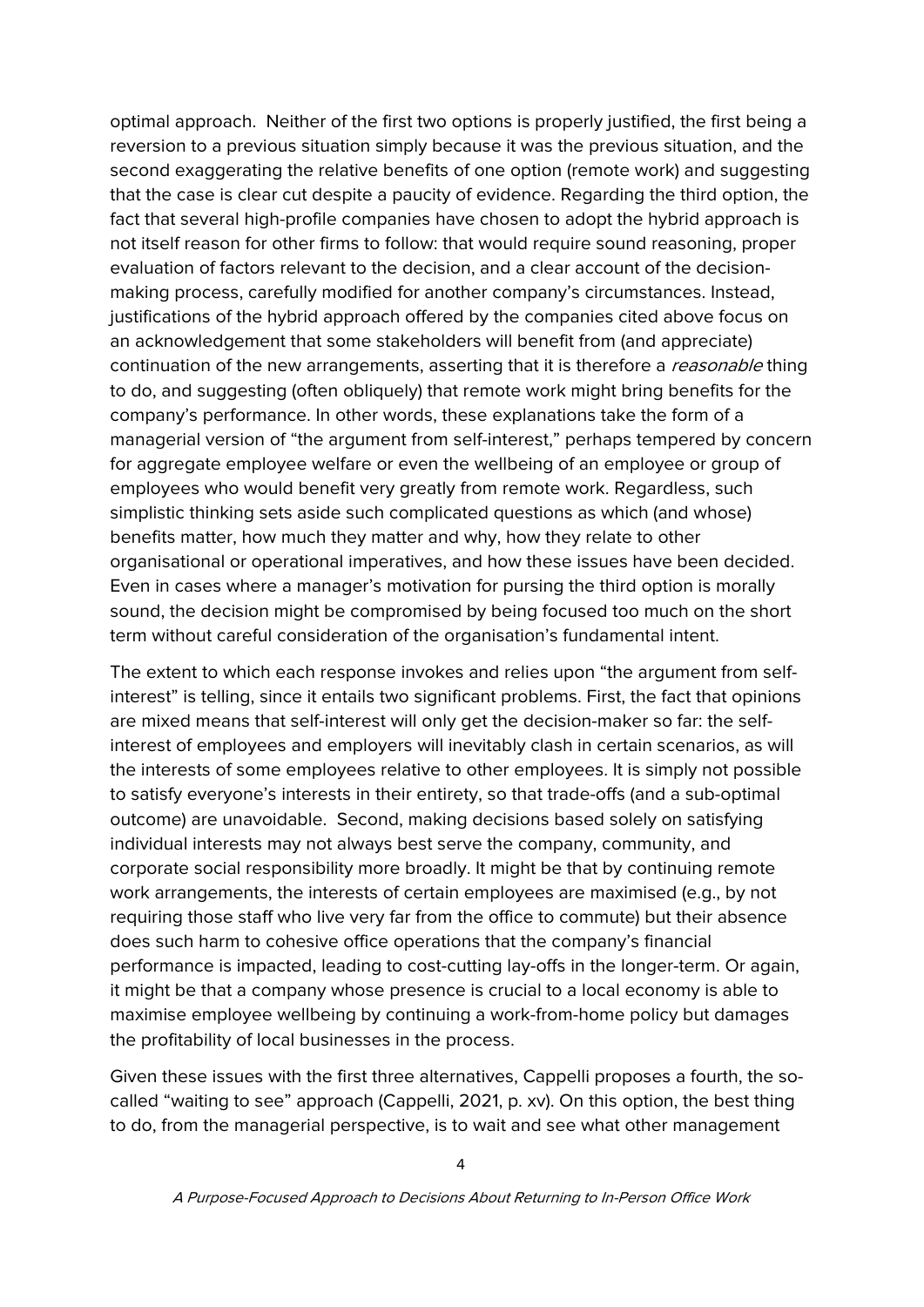teams do before making major decisions about remote work. Since the issues involved are relatively new, it might be best to learn from the actions of industry leaders such as Apple and Microsoft who establish standards that other companies (or at least, other companies within the technology sector) can follow and that employees come to expect. If nothing else, it seems reasonable for less influential firms in the market to adopt employment conditions decided by market leaders.

But there are numerous problems with this approach, too. First, the urgency of the challenge might preclude waiting and seeing, especially if a firm is ill-equipped to facilitate work outside the office and needs to make investment decisions to regain operational effectiveness, or if employees are upset with waiting for a decision. As Cappelli points out, the waiting period might be significant (Cappelli, 2021, p. 52). Second, industry leaders are not making decisions that are consistent with each other, at least for the moment, making their example difficult to decipher and follow (Cappelli, 2021, p. 52). Indeed, some companies such as Google have already changed their position, initially promoting a return to the office and subsequently adopting a hybrid approach. In any case, whenever clear patterns do emerge amongst industry leaders, it is not certain that their decisions will be relevant to businesses and industries whose operations are of a different kind, scale, or market position. Finally, there are issues with deciding which 'leading' companies to learn from. The term 'industry leader' might pertain to sales, profitability, product range or technical expertise, for example, factors that do not signify superior decision-making when it comes to working conditions.

Since the generic kinds of approach to decisions about a return to in-person office work are flawed, and examples from high-profile companies are not yet well justified, there is good reason for companies to pursue an alternative approach. We believe that a purpose-focused approach will be beneficial, allowing businesses to move beyond 'wait and see' and 'self-interest' approaches towards a universalizable methodology that entails less delay and fewer risks associated with making a wrong decision. To decide which approach to adopt, and how to customise it to the circumstances of a particular business and particular jobs, employers and employees ought to orient their assessment around the fundamental purpose of the business. That purpose will differ between companies, of course, and so there ought to be no expectation of a 'one size fits all' decision. Neither will it ignore self-interest or the lessons to be learned from other businesses; on the contrary, these aspects are crucial to the approach that we propose. However, although application of the methodology is context-sensitive, we contend that the methodology itself can be used in any enterprise and at any time to produce a decision that is both better justified and more likely to lead to a harmonious outcome than the alternatives.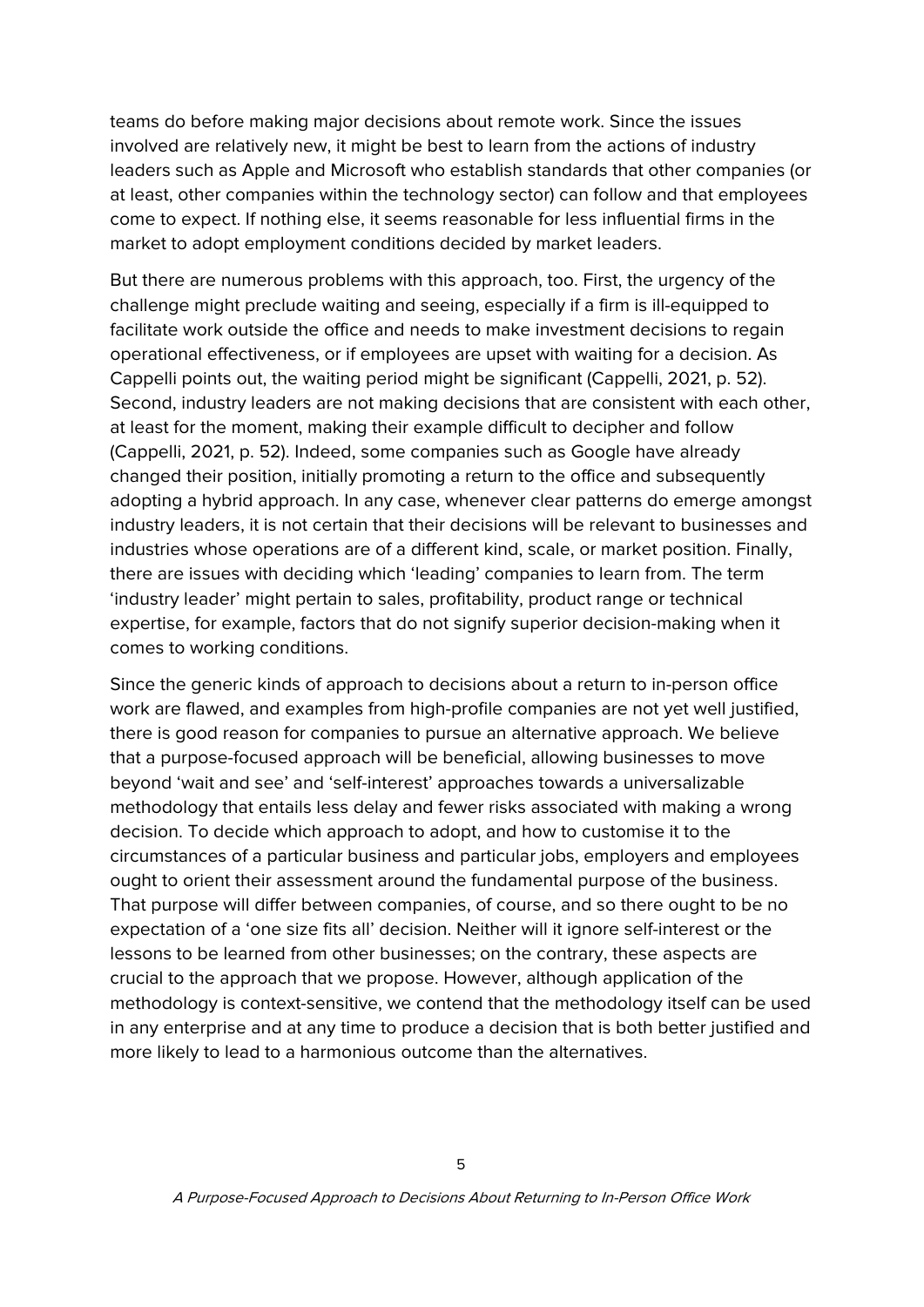#### <span id="page-8-0"></span>**THE PURPOSE-FOCUSED APPROACH**

The mixed and conflicting opinions about the future of remote office work entail questions about both how decisions ought to be made and what factors are relevant to making them. What considerations should inform the discussion? Whose interests should carry the day? Which authorities ought to ground policies? How ought disparate interests to be weighed against one another? Rather than deciding such matters in advance—which would encourage further disputes—our proposal is to focus first on understanding the purpose of an organisation broadly and second on the purpose of the jobs within that organisation that incorporate office work. While the purposes of factory work, agricultural work, manual work, and so on will certainly raise interesting and important issues regarding the nature of 'work' understood conceptually, office work is the focus of the current debate about whether and how to return to the workplace, and so is the focus of this report. Office workers were the first to switch to remote work at the start of the pandemic because of the risks of a shared, enclosed workplace and the prospects for communicating via electronic means.

The purpose-focused approach draws upon the timeless work of Aristotle. According to him, everything (people, flowers, manufactured machinery, institutions, …), whether manufactured or naturally occurring, finished or changing, has a 'telos', which is its ultimate purpose, end, or goal. Human actions and thoughts, too, have a telos (hereafter, simply, 'purpose'). Aristotle writes that "every skill and every inquiry, and similarly every action and rational choice, is thought to aim at some good; and so the good has been aptly described as that at which everything aims" (Nicomachean ethics, 1999, Book 1, Chapter 1). The purpose of catching a bus, for example, may be to travel quickly to university; the purpose of getting to university may be to get an economics degree; the purpose of pursuing an economics degree might be to become an economist. Furthermore, according to Aristotle, all human actions are meant to contribute to the ultimate purpose of human lives generally: to achieve an existence marked by flourishing and fulfillment.

Aristotle believed that if we can define an activity's purpose, we will be better equipped to understand its proper exercise and deployment, since the purpose will define the relevance and appropriate application of its attributes. For example, if the purpose of a knife is to cut things, then a knife made from jelly would not fulfil its purpose. Understanding this, we realise that an attempt to utilise a knife made of jelly to cut some bread will inevitably end in failure. But the obverse is also true and equally as informative: just as the purpose of a sporting team is to win matches, leading inevitably to an internally derived need to recruit talented players, train hard, and employ coaches who understand the game, so the purpose of work will inform the characteristics of successful achievement in that field of endeavour. (Note that for our purposes here it is also important to note that the context matters—a stainlesssteel knife is designed to perform well in the average kitchen conditions but even the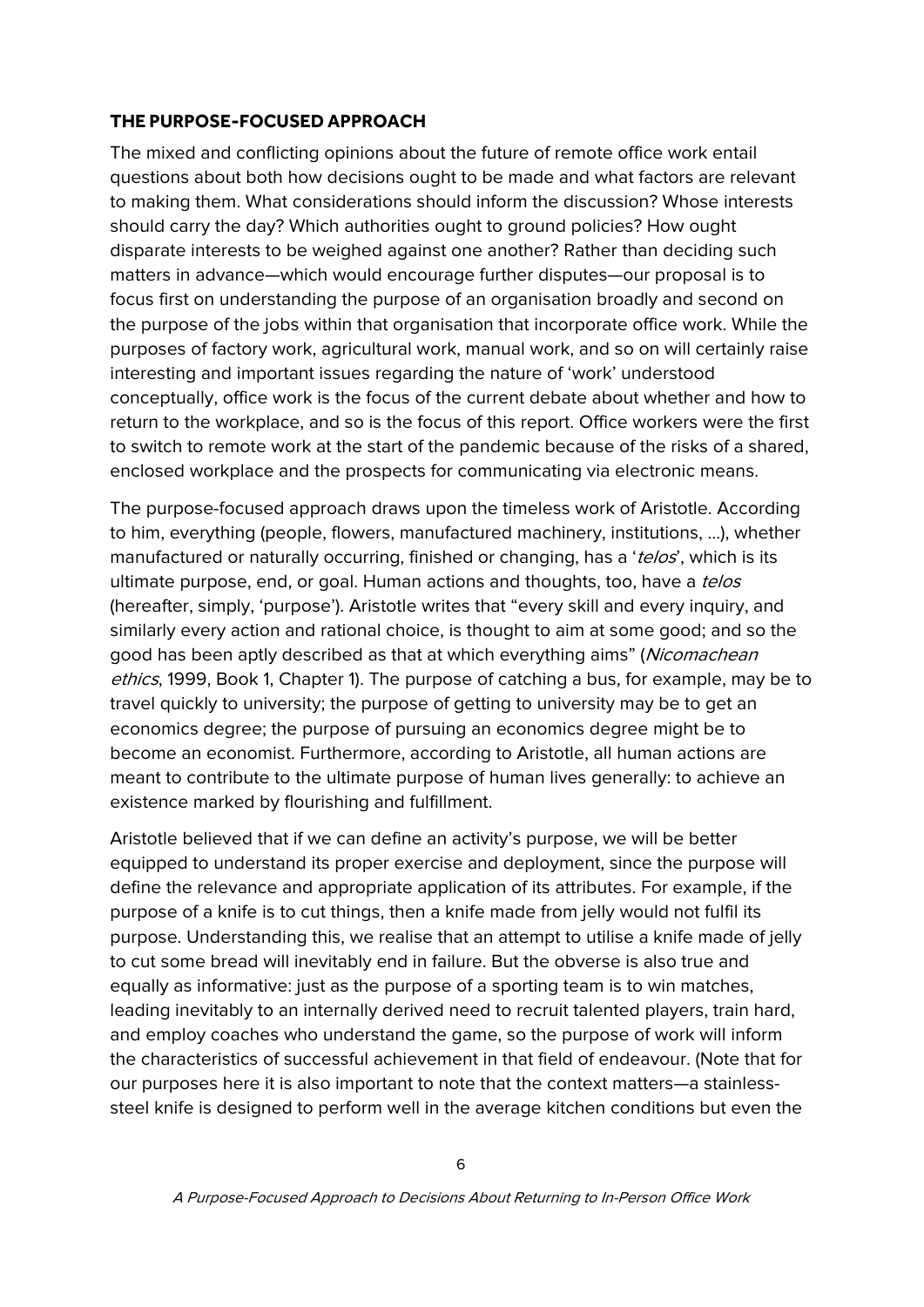best quality stainless steel knife will not do well if is kept in corrosive conditions. Context matters for performance.)

If we determine that the fundamental purpose of office work is dignity and economic self-sufficiency for employees, for example, then the lived experience of those employees and their preferences regarding work location should count for a lot. If, on the other hand, the purpose of work is principally economic productivity that produces profits for employers and an income tax base for nations and governments (or perhaps even 'thriving CBDs,' with all of the associated public policy implications), then profitability considerations will be foremost. The true picture will probably be some amalgam of these, as suggested by discussions about which jobs are valuable, worthwhile, and desirable, and why, and which employers are amongst the 'best.' Debates about the merits or otherwise of the casualization of the academic workforce or the rise of insecure 'gig economy' jobs reflect such purpose-oriented conceptions of work: if casual work arrangements diminish rewards for the research that informs superior teaching, and if gig workers are not accorded the status of 'employee' that ensures reasonable rewards and the protection of employment rights, then there is a conflict between the characteristics of those jobs and their purposes.

Significantly for our analysis, Aristotle's theory incorporates a multi-tiered, hierarchical arrangement of purposes and attributes, the ultimate purpose and attributes of a thing or activity realised more or less well by subordinate ones. In the case of people, understanding the ultimate purpose of human life allows us to understand the best general kind of life to lead, the best patterns of action to pursue, and the best choice of several options at any moment. Aristotle argues that the purpose of human life is to pursue 'eudaimonia', by which he meant human flourishing or happiness (Nicomachean ethics, 1999, Book 1). By living a virtuous life—being wise, compassionate, courageous, generous, and so on—we achieve flourishing and thus fulfil our purpose. But realisation of these attributes over the course of a lifetime entails a range of actions, judgements, and commitments. Consider what Aristotle says in the following:

Since there are many actions, skills, and sciences, it happens that there are many ends as well: the end of medicine is health, that of shipbuilding, a ship, that of military science, victory, and that of domestic economy, wealth. But when any of these actions, skills, or sciences comes under some single faculty—as bridlemaking and other sciences concerned with equine equipment come under the science of horsemanship, and horsemanship itself and every action in warfare come under military science, and others similarly come under others—then in all these cases the end of the master science is more worthy of choice than the ends of the subordinate sciences, since these latter ends are pursued also for the sake of the former. And it makes no difference whether the ends of the actions are the activities them-selves, or something else additional to them, as in the sciences just mentioned (Nicomachean) ethics, 1999, Book 1, Chapter 1)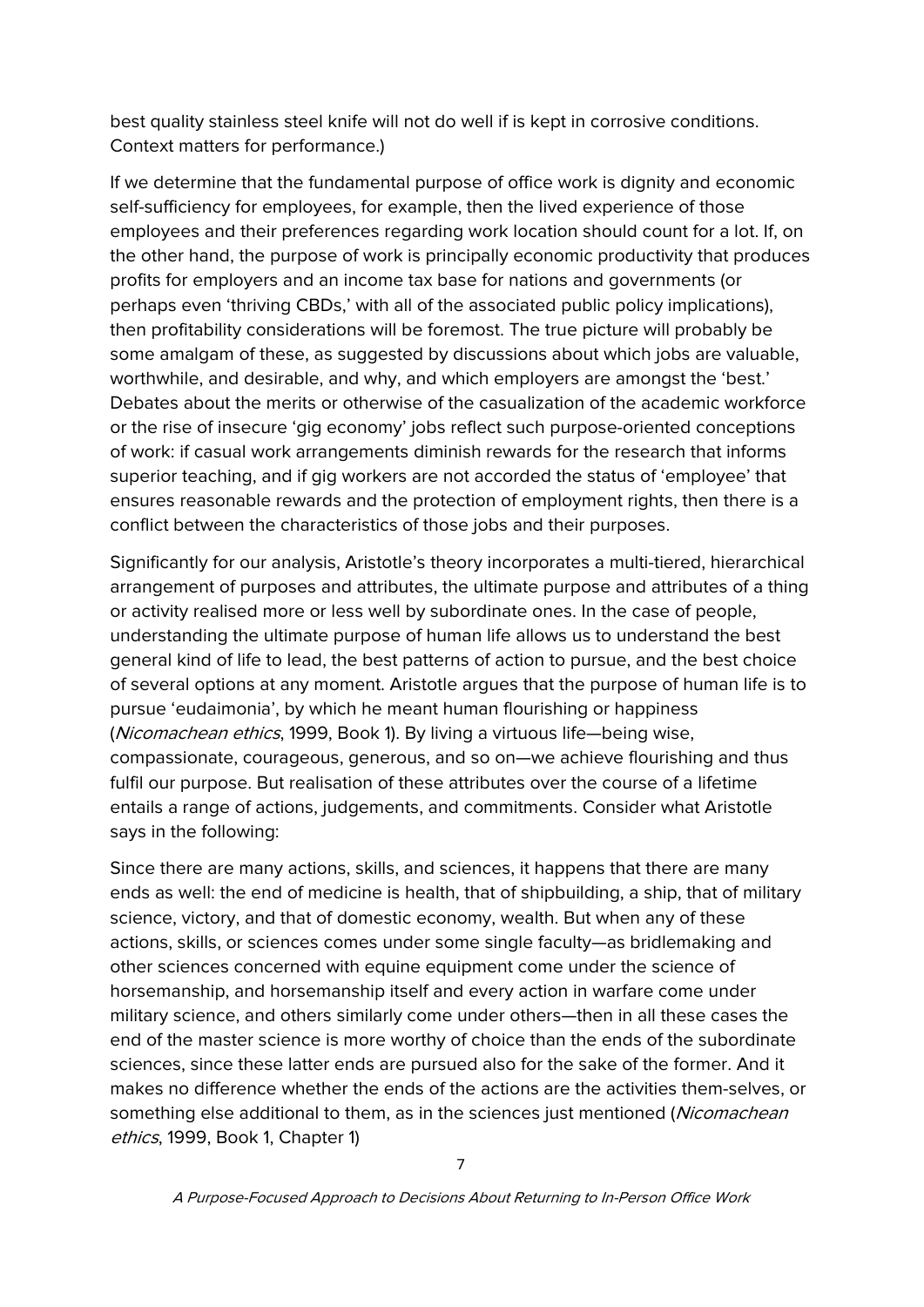Human existence entails a hierarchy of ends (or purposes) under the ultimate end of eudaimonia, each of which in turn requires certain actions and judgements. If those subordinate components are not realised, then the flourishing life will become less and less viable or complete. Just as Aristotle says that there are many ends subordinate to a 'master science,' so we will suggest that there are many 'work types' (and associated jobs and activities) within each organisation, each with its own purpose, but directed nonetheless towards achieving the organisation's ultimate purpose.

To apply the purpose-focused approach to the matter of returning to the office, we need first to determine the purpose of office work. After all, office work is not conducted for its own sake, but to contribute to some higher purpose. That higher purpose is not an abstract universal one, but rather the ultimate purpose of the organisation within which the work is conducted. As such, to understand the proper attributes of office work, it is necessary to identify the organisation's ultimate purpose. Again, this ought not to be a conceptual, notional, or generalised statement: operating at such an abstract level as Aristotle in his discussion of eudaimonia would not be helpful for deciding which staff should return to the office and under what conditions. Furthermore, there is no one, objectively correct expression of an organisation's purpose; indeed, this is a matter that will probably be debateable even amongst the people within it. What is the ultimate purpose of a manufacturing company and a particular manufacturing plant within that company? From one perspective, the purpose of both is to make a profit or produce quality materials for consumption or investment, although it might be equally right to say that the former is meant to sell products in a final goods market and the latter to manufacture those products. Even in very simple cases—a single company producing one product line, for example—the statement of purpose will not be self-evident: is the purpose of a salmon farming company like Tassal to provide food, produce high quality fish, yield a profit, or provide an example of sustainable aquaculture? When specifying the *ultimate* purpose of an organisation, we ought not to expect an objectively correct answer, but we should hope for an instructive investigation and reasonable agreement amongst stakeholders. Typically, such statements are taken to be action guiding and action requiring—once agreed to, they both demand and constrain actions by members of the organisation whom they describe. This is a feature we will suggest is shared by the purpose driven approach to work and decisions on in-person versus remote work we outline in this report. That is, this purpose driven approach yields a decision procedure for the question of the return to in-person office work.

Statements of corporate purpose are normally incorporated within a company's strategic plan in the form of a Mission or Vision Statement, or some similarly named record of purpose or intent. These can be helpful for guiding the discussion and might even be adopted in lieu of a general discussion in cases where they are very wellframed and generally agreed and where a widespread conversation would be difficult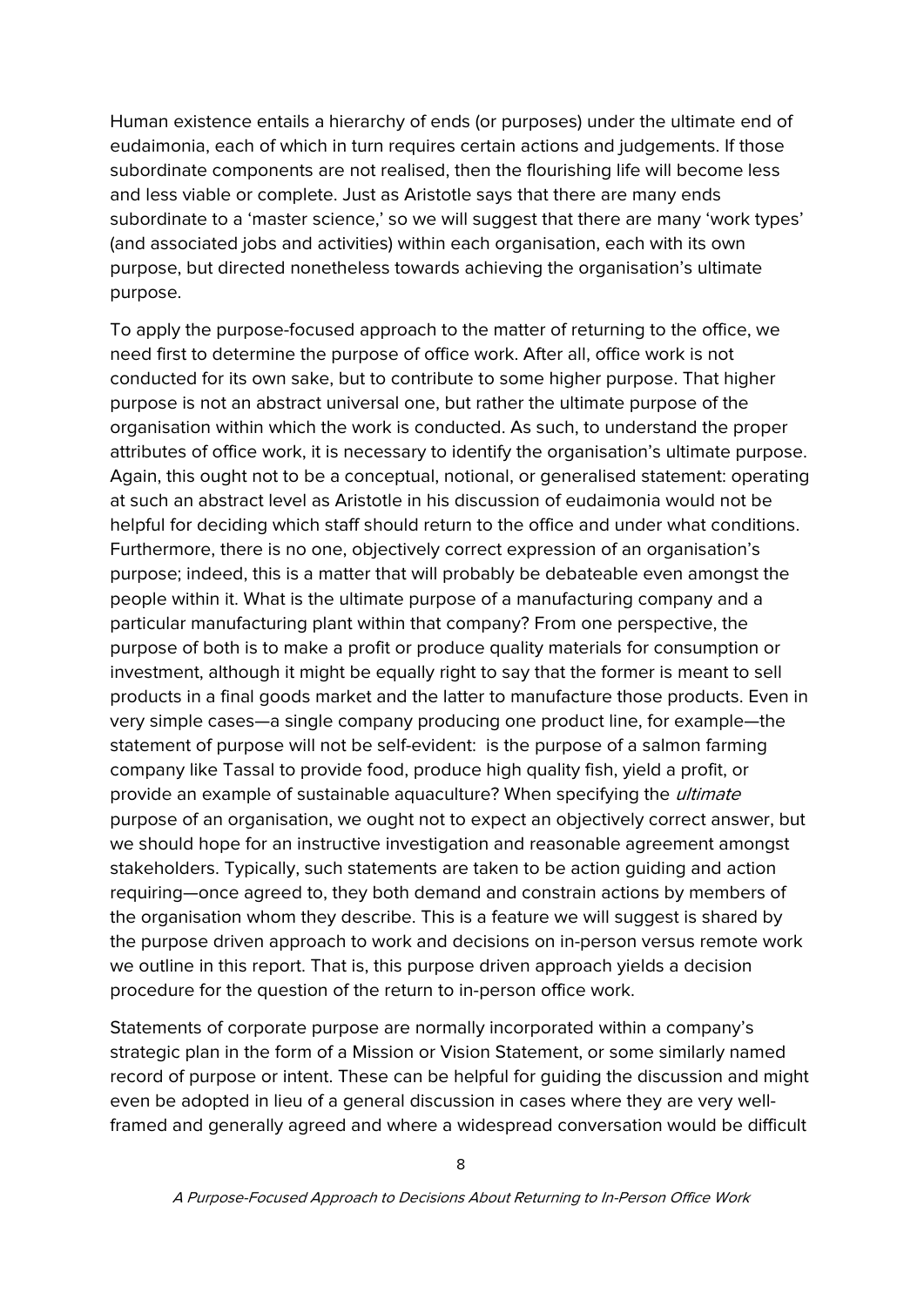to achieve. Apple claims that its central aim is to create products that enrich people's daily lives (Podolny & Hansen, 2020). Harvard University states that its purpose is to "educate the citizens and citizen-leaders for our society" (Harvard College, 2022). Whether Apple and Harvard operate in ways consistent with such highfalutin statements, and whether the statements themselves are really meant as summaries of an ultimate purpose are different matters; after all, the audience for mission and vision statements can be potential investors or consumers, and they can be designed for coherent branding and marketing rather than orienting the subordinate purposes of individual jobs and employees. As such, we are not proposing that vision and mission statements always contain the kind of statement of an organisation's purpose on which rest practical decisions about work arrangements. We are suggesting, however, that they can *sometimes* provide a starting point or substitute for the discussion, and that people within most large, modern, office-based organisations are used to hierarchical planning processes and the language and behavioural expectations that flow from them.

As the first step towards decisions about a return to the office, a discussion about corporate purpose brings important benefits. First—and most obviously—it is a condition for ensuring that subsequent discussions (about the purpose and proper conditions of particular work types and jobs) are orientated towards the good of the organisation as a whole rather than privileging certain people, jobs, skills, organisation levels, departments, and so on. To use an example adapted from Aristotle, it is easy to overlook that the purpose of oak trees is not acorns, but more oak trees. [1](#page-11-0) If we overlook or become confused about the nature of an organisation's primary purpose, we can pre-emptively focus on the wrong goals, or perhaps on subordinate goals that are inconsistent with the organisation's purpose.

Second, discussions about purpose help to ensure an organisation's integrity in the sense of acting in a manner consistent with publicly stated values and goals. A properly decided and appropriately stated purpose should help to guide a wide range of organisational decisions and actions, of which decisions about a return to office work are but one example. References to organisational purpose reinforce to employees, customers, and other stakeholders, the commitment of an organisation to its ambitions.

Third, focusing on purpose will help to turn discussions about the return to the office away from 'arguments from self-interest' and arguments focused on minutiae and reorient them towards higher-level matters in which no party has a vested interest.

-

<span id="page-11-0"></span><sup>1</sup> Although Aristotle did not use this example himself, it has been employed by philosophers for centuries to explain his notion of "final cause" or "telos." For the original discussion, see Aristotle's Physics Book 9 (Aristotle, Complete Works of Aristotle, 1984, pp. 1655-1657).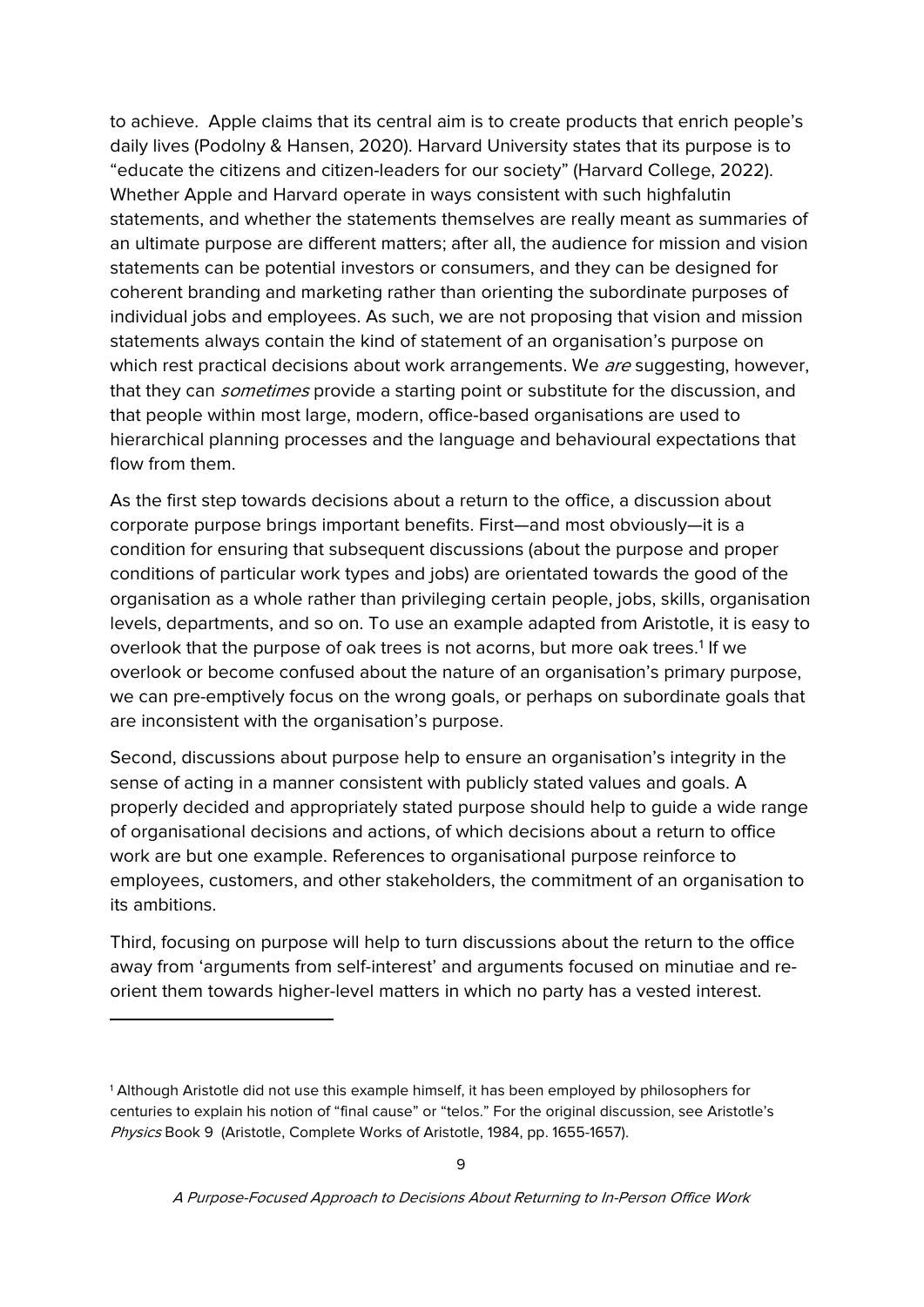Fourth, this approach will simplify the process of deciding what to do about remote office work by encouraging the parties to refer to the language and substance of organisational purpose in subsequent discussions and amendments. The significance of these latter two advantages will be especially clear during discussions between staff at disparate levels of an organisation regarding work arrangements for various roles and jobs. Only if decisions can be framed in terms of objective, justified and consistent reasoning and language might complaints of favouritism and unfairness be averted or minimised, and only if the circumstances of individual employees can be understood in terms of the wider purpose might a broad policy be reconciled with particular cases. For a small business that relies on its existing staff, this might be especially important. There would be no point deciding upon an in-office policy if it were to motivate critical and experienced staff to leave. The purpose-focused approach puts the organisation in the best position to evaluate and incorporate these lower-level considerations.[2](#page-12-0)

Once the primary purpose has been determined, the next step is to identify how the different roles within the organisation serve that purpose. [3](#page-12-1) For example, if the purpose of an organisation like Harvard is to educate citizens, we can ask of each role, "how does it contribute to the education of citizens?" This does not mean that each role will contribute  $\text{directly}$  to that purpose. The builder, electrician, cleaner and administrator who helps to set up, maintain, and schedule classrooms does not, strictly speaking, educate a student, yet each role is necessary for education to be realised correctly. It is in this sense that each of these roles is *subordinate to* the organisational purpose.

Naturally, then, the purpose of different kinds of office work will vary from one organisation to the next *and* amongst and between jobs within the same organisation. Consider the office-based employees of a university, for example: what is the purpose of their work? Given the diversity of jobs in a university (ranging from lecturers and researchers to administrators and senior managers, and from casual employees to long-term permanent staff), there are many different secondary purposes contributing to the university's fundamental purpose. It is only by analysing the contributions of each role that we can address questions of whether, under what conditions, and how much remote work is the best option.

-

<span id="page-12-0"></span><sup>&</sup>lt;sup>2</sup> Sander for instance makes the strong claim that 'what is certain is we don't need to be together five days a week to make…things happen. With a shrinking workforce and an increasing war for talent, employers who don't provide flexibility will be the losers' (2022). On our view, while this may be true of some, and maybe even many, businesses, it may not be true of all. One would first need to understand the purpose of a business, on our view, before arriving at such a conclusion.

<span id="page-12-1"></span><sup>&</sup>lt;sup>3</sup> The question of whether there is "highest" purpose (or end) to which all actions contribute is a matter about which we remain agnostic (Tenenbaum, 2021, p. 75).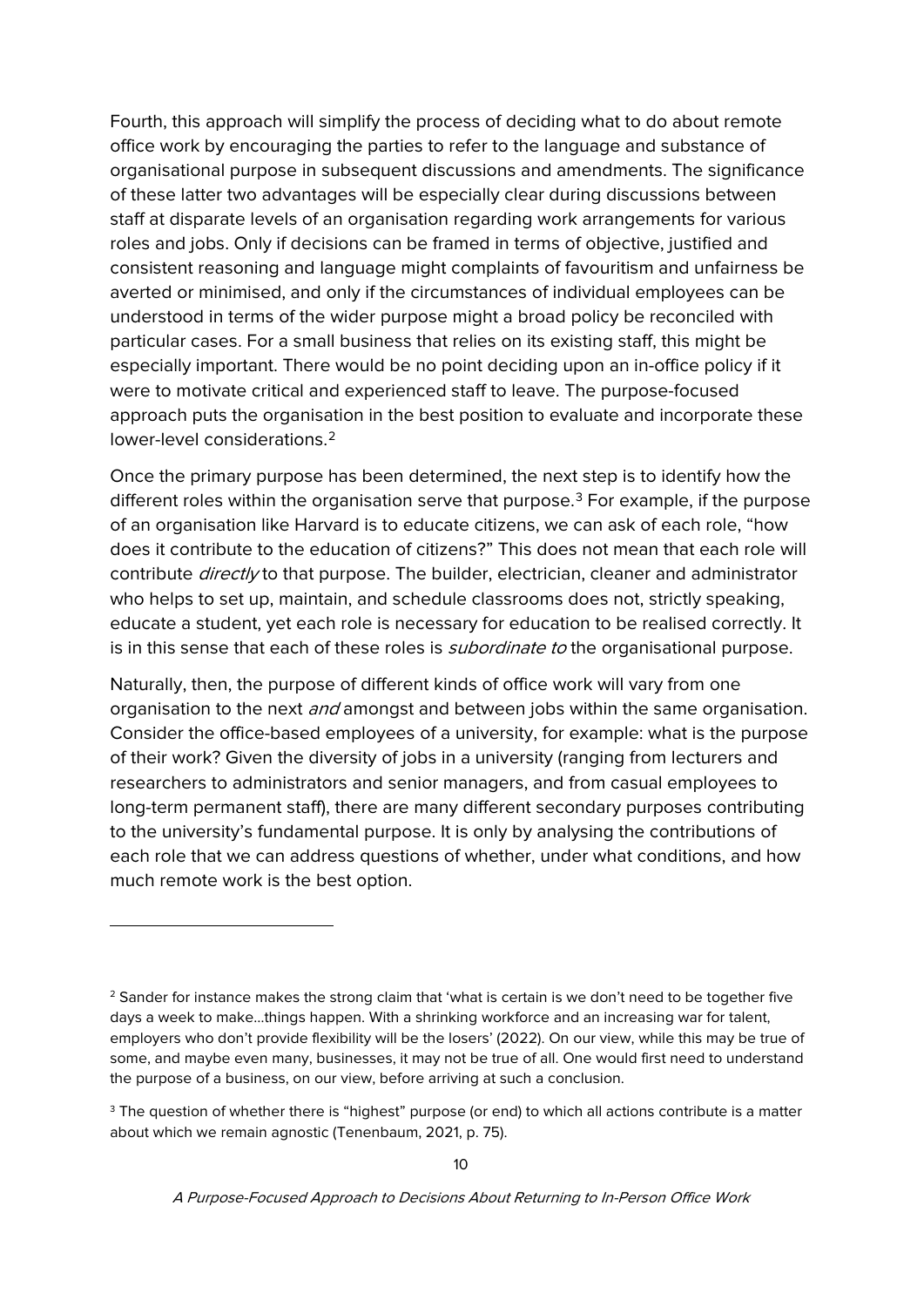Reductionist models which focus upon what all staff are obliged to do (typical of policy documents) can fail to engage with the specific attributes and purposes of particular jobs, types of work, and tasks. A more granular approach will promote more effective decision making *and* better understanding of particular roles. For example, discussions about the purpose of course designer jobs might prompt the idea that creative and engaging courses promote a university's purpose better than less engaging ones, and that creative collaboration between designers is promoted by immediate and ad hoc exchanges of ideas. That realisation might in turn lead to recognition that physical co-location helps to produce engaging course content, countering a pre-conception that course design is the kind of work that can (and perhaps should) be produced by someone working remotely.

#### <span id="page-13-0"></span>**APPLYING THE PURPOSE-FOCUSED APPROACH**

Establishing the fundamental purpose of the organisation and the contribution of each job (or job type, role type, or work type, depending on the organisational structure) to that purpose is the crucial first step for reorienting discussions about a return to inperson office work. Rather than locating reasons for one's position amongst personal preferences or perceptions of how the job has been performed previously, the discussion will be about how the job contributes to the organisation's fundamental purpose. If that contribution requires being present in an office, then the threshold decision is made, and the discussion can move on to the conditions associated with a return to the office. But if it does not entail being in the office necessarily, or if only some aspects of the job require attendance at the office, then the discussion will turn towards a different set of empirical questions designed to maximise the benefits that stakeholders have realised from home-based work.

We will deal with such empirical questions in section 5, but first we will use three examples to clarify the initial steps that shift the discussion away from the kinds of ad hoc reasoning cited by Google, Microsoft and others as reasons for their decisions towards a more systematic and properly founded approach. In each of the three examples, we consider whether or not the particular role type necessitates working in an office environment by first identifying the primary purpose of the organisation, then locating the role's corresponding contribution to the organisation purpose (the subordinate purpose/s), before finally specifying the particular activities that realise that contribution. An electrician's purpose is to provide functional electrical wiring systems, but an electrician working at Harvard's campus ought to consider what is required of her to help achieve the organisation's primary purpose, which is educated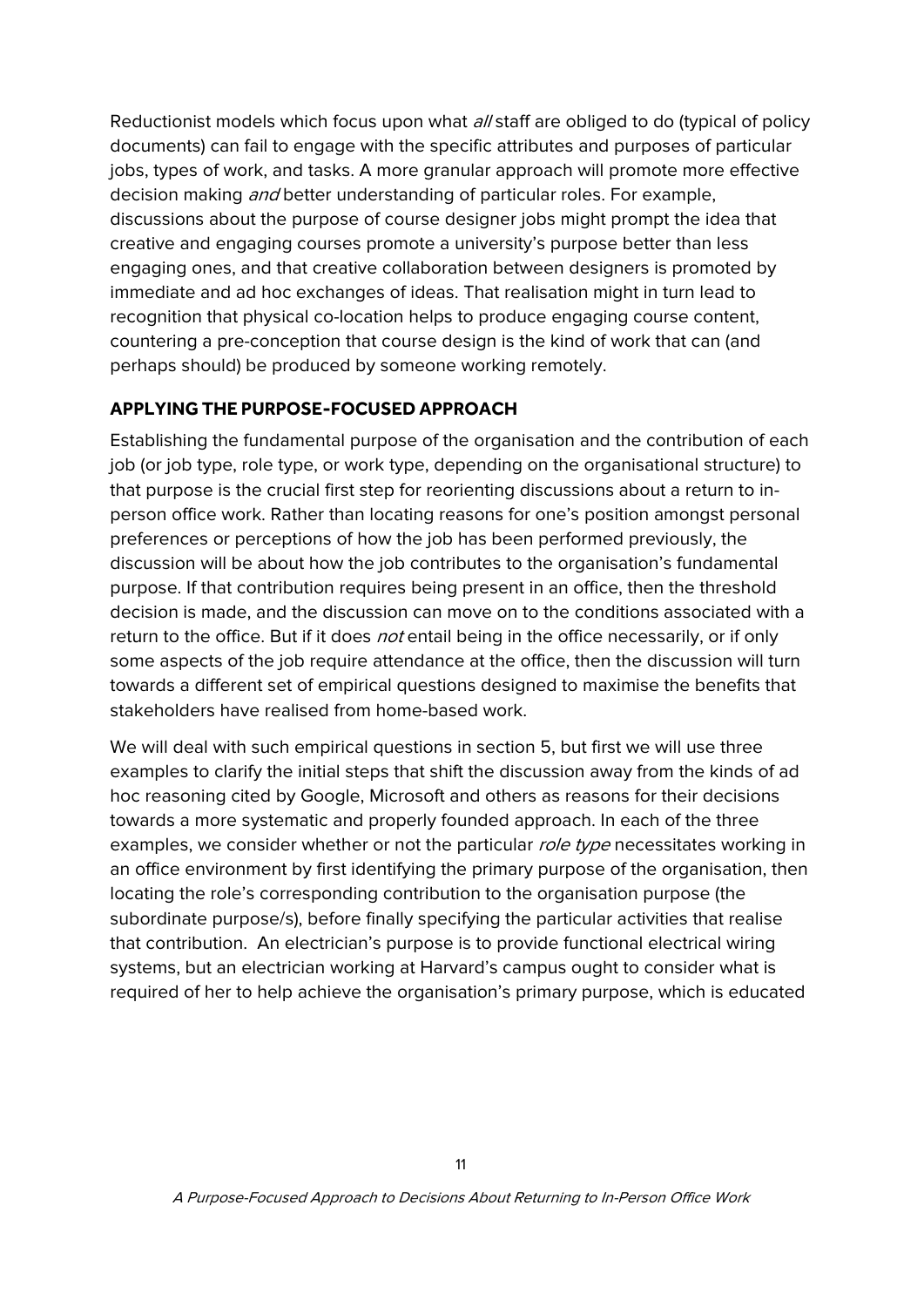citizens: this will be her job's subordinate purpose.<sup>[4](#page-14-0)</sup> In some cases (as with Example 1) this analysis is straightforwardly sufficient to decide whether office work is required; in others, it will be insufficient, leading directly to the empirical questions that must be answered in order to decide the correct course of action.

Example 1 – an accountant operating as a 'sole trader' accounting business. The purpose-focused analysis of this case is straightforward but illustrates the method's crucial first steps. Consider an accounting business comprising just the business owner. What is the ultimate purpose of an accounting business? Perhaps we could agree that it is to provide sound financial advice and produce reports on the finances of organisations. As the operation comprises just one person and one role, the subordinate purpose (the purpose of the role type) is the same as the organisation's.

The illustration below indicates how these roles in this case might map onto the primary and subordinate purpose layout we have outlined above.



-

A Purpose-Focused Approach to Decisions About Returning to In-Person Office Work

<span id="page-14-0"></span><sup>4</sup> This raises a difficult question about contractors, and whether their own purposes are subordinate to the organisation's.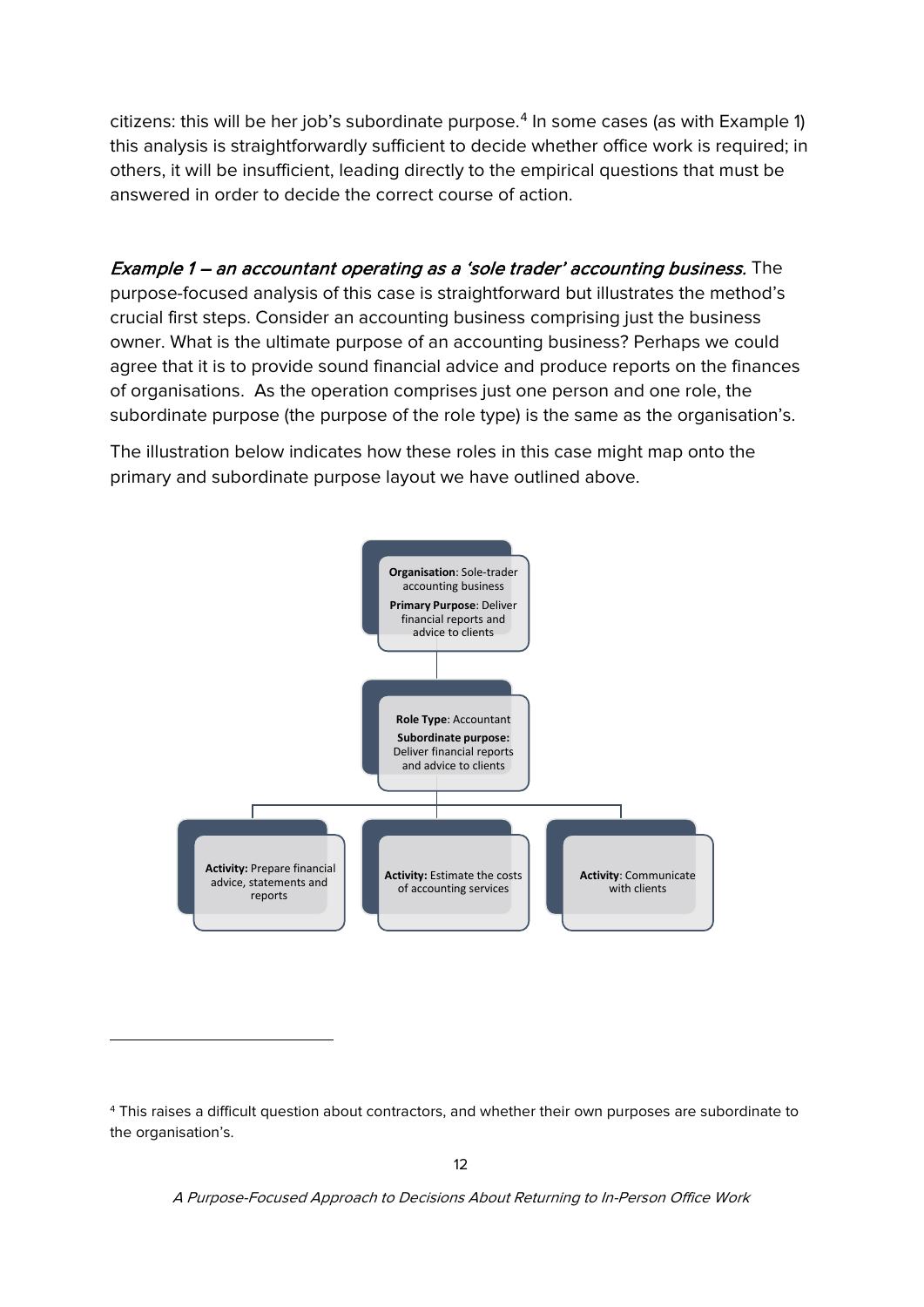The three main activities listed under the 'role type' nodes are essential for fulling the purpose of accounting—in this case, to deliver financial reports and advice to clients. The next question is, then, how effective the accountant would be if she performed these activities remotely (e.g. at home)? Can reports and statements of advice be completed in the home office in a way that helps fulfil the accounting practice's purpose? Clearly the answer is 'yes': financial reports and statement can easily be completed from an accountant's home, and the data required can be obtained and transmitted by electronic means. The case is especially simple because the example involves a one-person accounting practice, so that there would be no need for effective communication with co-workers. As such, the essential purpose of the organisation can be realised by the employee working from home, paving the way for empirical considerations of how best to realise that arrangement.

**Example 2 – civil design engineer.** The second example is that of a knowledge worker, a category of work that encompasses a vast array of roles from a variety of fields, including researchers, logicians, engineers, academics, writers, consultants, commercial analysts, and so on. Consider a civil design engineer who works for an engineering company, such as Alliance Engineering. To determine whether this role type is suitable for remote office work, we begin by determining the ultimate purpose of the organisation in which it is employed. It might be useful to consider first the company's mission statement, notwithstanding the need to be wary of terminology and claims that extend beyond specifying the organisation's primary purpose. According to Alliance's mission statement, the company's goal is to "be recognised as the market leader in providing innovative and specialised structural engineering and lifting operations solutions." (Alliance Engineering Consultants Pty Ltd, 2022). Although we might 'read past' the matter of market leadership, the mission statement is helpful because it clearly states the organisation's primary purpose: to provide engineering solutions. All the roles within the organisation are meant to contribute to that purpose. A civil design engineer will analyse engineering requirements and contribute designs and plans that will meet those requirements, ready for implementation. The simplified picture is like this: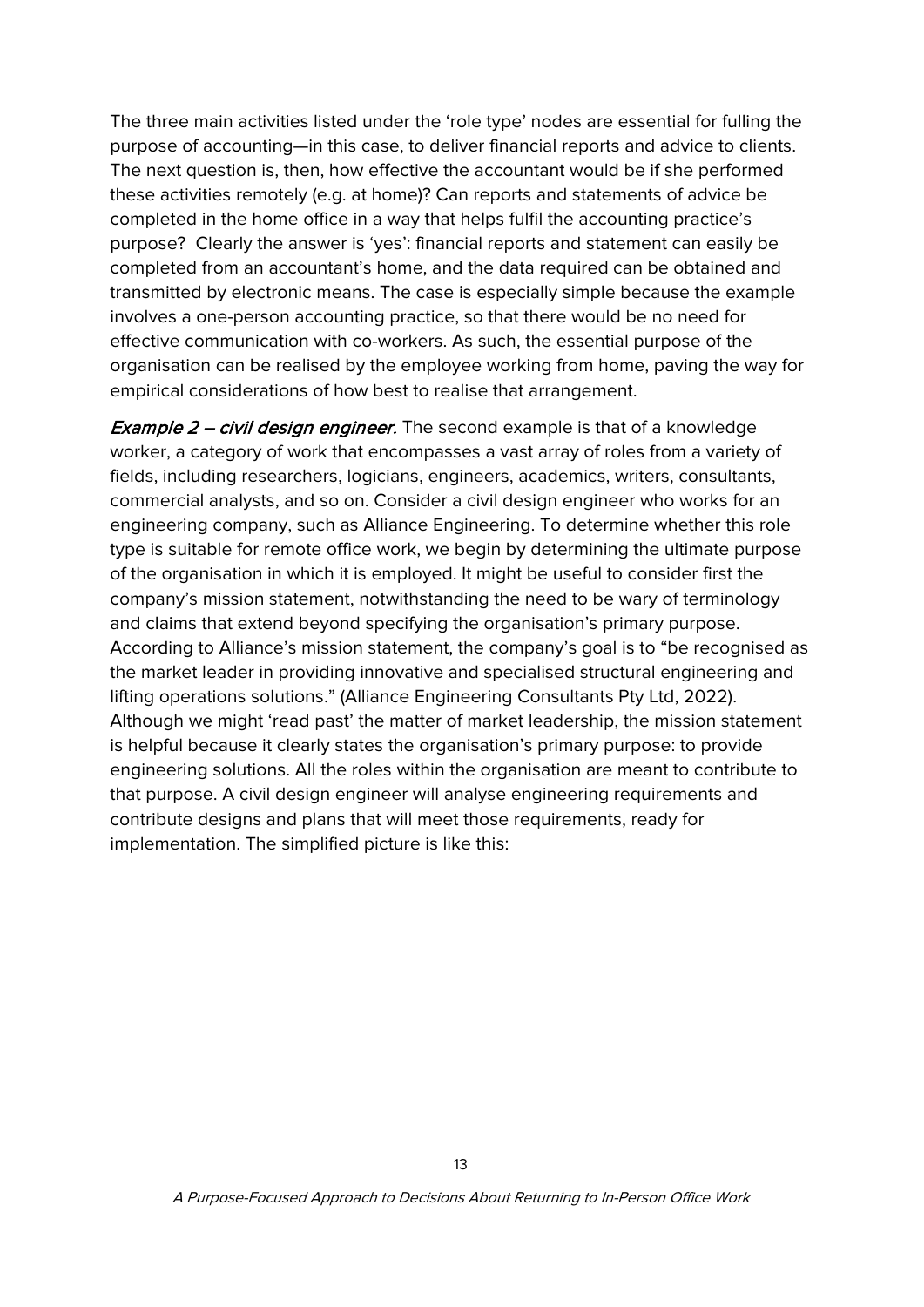

When considering the question of whether remote office work would be appropriate for Alliance's civil design engineers, it is important to weight the main activities that constitute the role more highly than minor elements. For example, it might be that Alliance's design engineers are sometimes required to attend ad hoc meetings with management, and it will be necessary for those conducting the analysis to decide whether that requirement is sufficiently significant as to impact upon the decision about the need to attend the office. In fact, those kinds of meeting are unlikely to be very important to the role and can be conducted via electronic means in any case, and so ought not to be weighted heavily in the analysis.

In our simplified example, there are just three activities decisive for the decision about a return to the office. The first is to gather relevant information: a civil design engineer needs to know what the client wants, what the budget is, and so on, and needs to develop a relationship with the lead engineer and perhaps with the client, too. Can these activities be conducted from a location that is remote from the office? There is a temptation to answer very quickly, 'yes'. On face value, the nature of the task is amenable to the availability and transmissibility of information via electronic means. The past few decades have seen improvement in internet speed, information available online (including engineering standards and legislative requirements), and large-scale adoption of email and on-line meeting technologies (notwithstanding that remote work is a learned skill (see Pozen and Samuel 2021, p. 11), so that additional training may be needed for the design engineer's efficient use of the technology).

But that is not the end of the story: not all methods of achieving a goal are equally fit for purpose. A bicycle and a car are both ways for travelling from Sydney to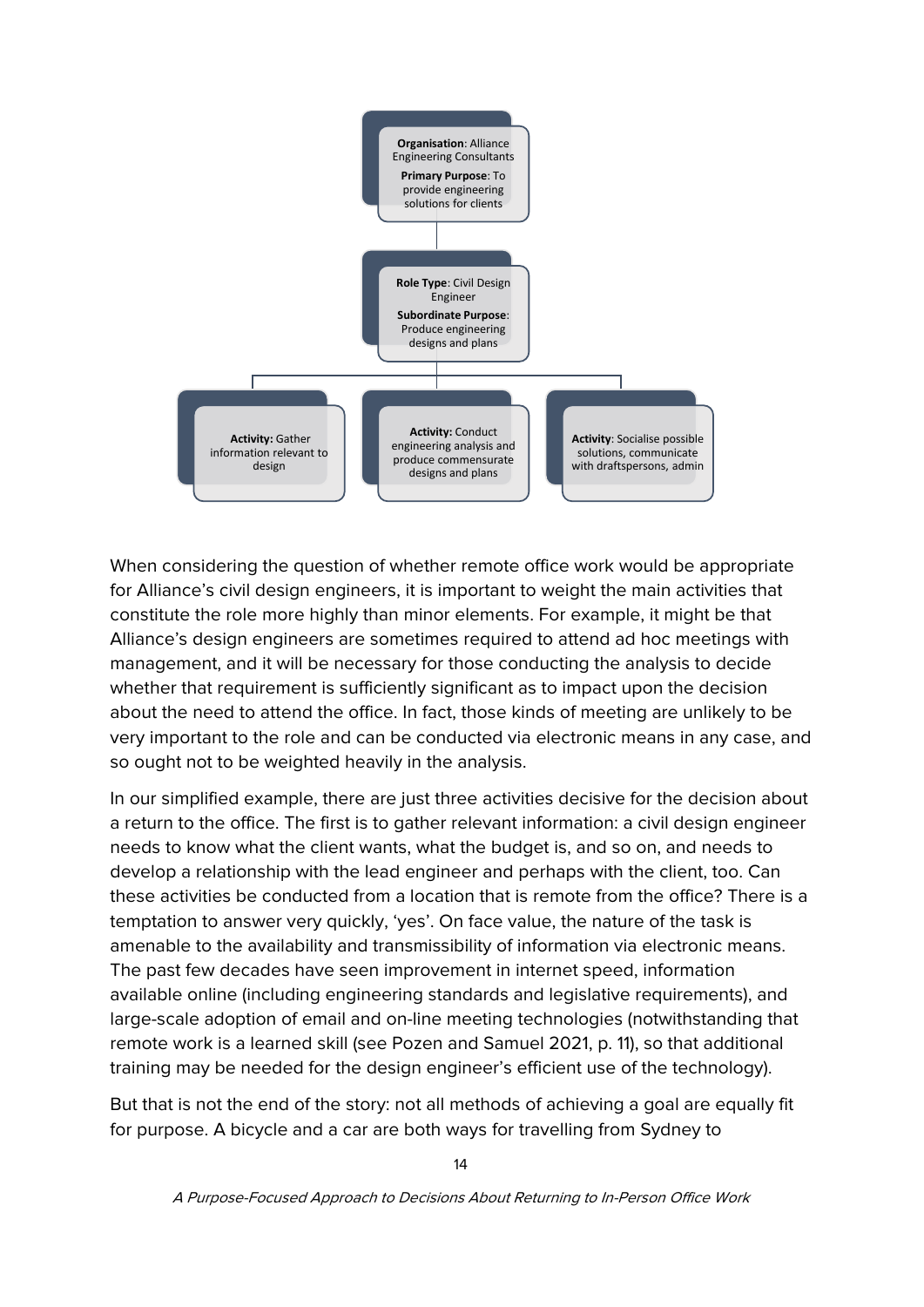Melbourne for example, but if the purpose is to get there quickly and with minimal effort, then a bicycle will fail to serve the purpose. There are always evaluative judgments to be made to decide between means of achieving our goals. In our example, we might consider the first activity in terms of the third: it might be that there is something very important about immediate interpersonal exchanges between an engineer and a draftsperson that requires them to be in the same place, leaning over one another's shoulder, making amendments on CAD software. Perhaps the process is better organised and communicated when both parties are in the office, since one advantage of office work is that having everyone in the same place can help to solve certain types of organisational problems (Pozen & Samuel, 2021, p. 11).

Similarly, considering the second activity in terms of the first, it might be that the engineer's analysis and design work benefits very greatly from visiting the site to view first-hand the surrounding engineering structures and infrastructure. Such a visit might even tip-off the engineer that maintenance practices are not quite as sound as specified in the design brief, so that her design ought to be more robust and therefore more costly than she expected. In other words, only by considering *how* each activity is *best* conducted can the purpose-focused analysis quide a proper decision about where it ought to be conducted. There might be very good reasons why certain practices (like site visits) have become routine amongst engineers.

It will be clear from this example that making a correct decision about having knowledge workers return to the office requires careful and sometimes complicated analysis so that the nature of the role or job is properly linked to fulfilment of an organisation's purpose. In only the very simplest cases is there a place for simplistic claims about employee 'flexibility' or a 'gut feel' that employees ought to spend three days per week in the office.

**Example 3 – training manager.** Our third and final example involves a training manager in a large mining company (say, BHP) that has an enormous workforce, international operations, and disparate operating divisions, each with their own mission statement and production facilities. Such characteristics seem at first blush to complicate the process advocated here. Again, the formally enunciated vision statement might be a helpful place to begin an assessment of the suitability of homebased work for any particular job: "Our purpose is to bring people and resources together to build a better world" (BHPa, 2022). In this case, however, the statement is too imprecise for our purposes, and so we might turn to another portion of BHP's formal planning structure called "What we do" (BHPb, 2022): "We're focused on the resources the world needs to grow and decarbonise sustainably" (BHPb, 2022) From this statement, combined with a basic knowledge of BHP's business, it is possible to derive a statement of the kind that we require, perhaps something like: "To mine, sell, and distribute natural resources required as inputs for the manufacture of goods and infrastructure." The subordinate purpose of a training manager in such an organisation is to ensure that staff have the requisite skills and qualifications to perform their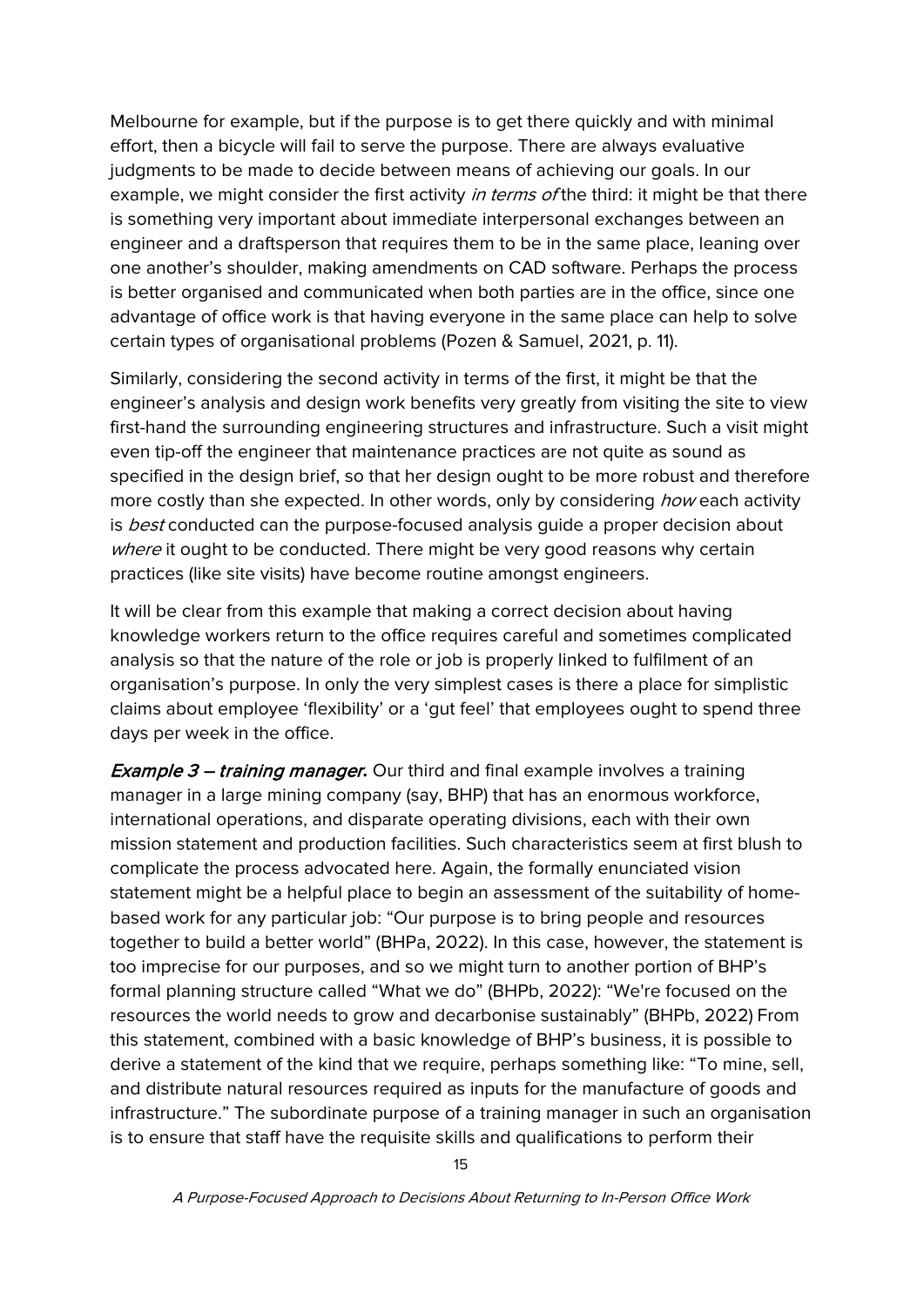operational roles safely and legally, requiring a range of administrative and operational activities:



The question of whether the training manager ought to spend all of her time in the office or move instead to a hybrid arrangement will turn on whether and how well the activities can be performed away from the office. Whether or not the first activity training delivery—can be performed remotely will depend on the kind of training involved, trainee access to on-line training facilities, the need for employees to exhibit or practice their skills on actual (rather than virtual) equipment, and so on. For example, some informational content for the training of haul truck drivers can be distributed electronically but the final (and requisite) test of one's ability to drive a loaded vehicle involves driving a loaded vehicle! As technology changes, so might this requirement, but for now, there is simply no substitute (not even a sophisticated simulator) for an experienced trainer assessing a truck driver by riding alongside them in the cab. In contrast, the fourth task (ensuring that training plans are approved) can be done perfectly well by remote means. As such, the training manager might be a candidate for the hybrid model.

This section has not provided definitive answers with respect to whether and under what conditions particular role types are capable of being performed away from the office, and the conditions required to do so. Rather, it has sketched the *structure* of a decision-making process that we believe illuminates and prioritises the most important considerations in making such decisions, particularly clarifying the relationship between the (subordinate) purpose of any particular role and the (primary)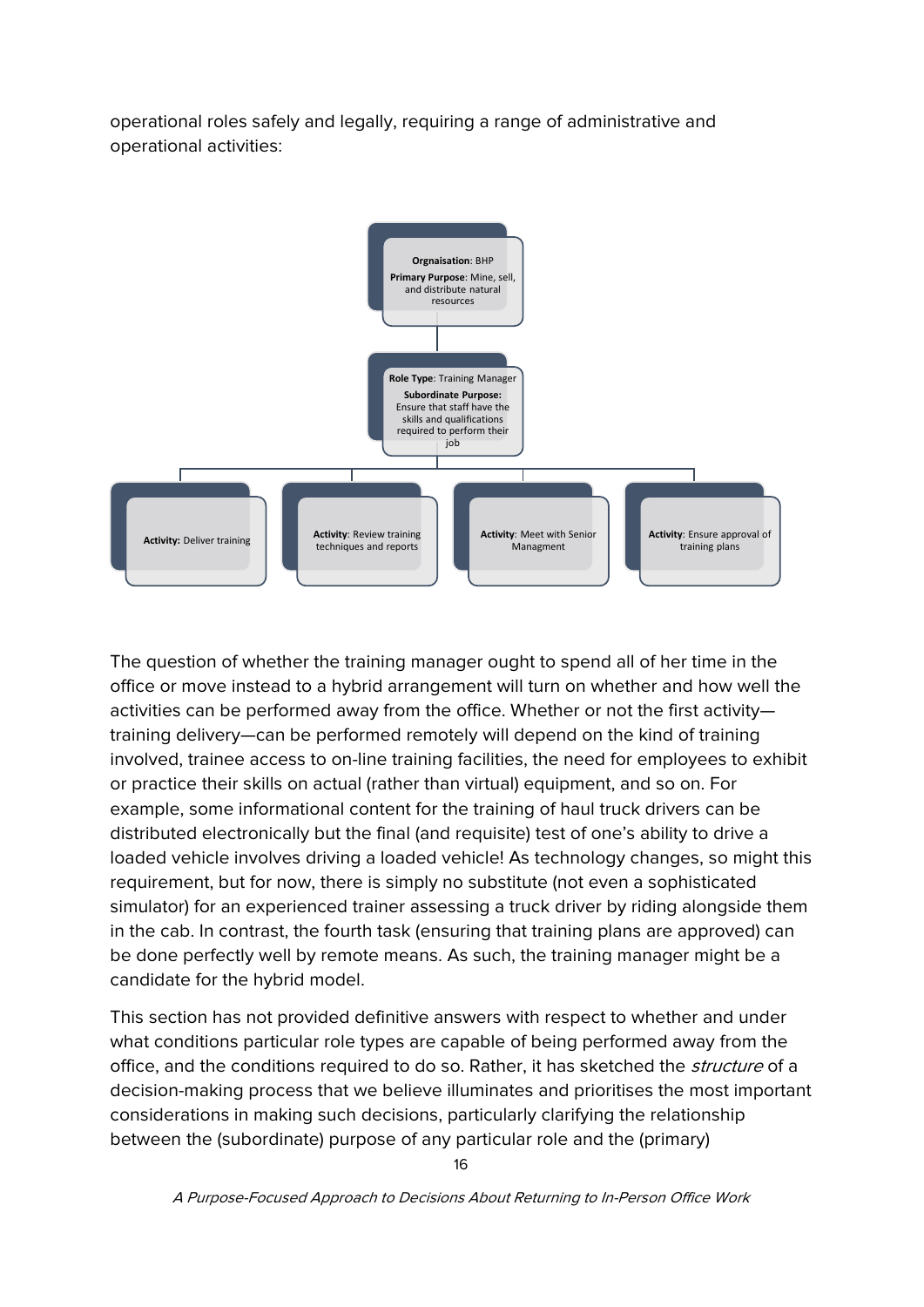organisational purpose to which the role contributes. To go further requires a detailed review of each work type, the activities that it entails, and the best ways of performing those activities. The hierarchical assignment of activity to role to purpose is not enough: detailed empirical review is required, too. But although the method advocated here will result, finally, in turning to matters of detail, it is important to note that it is *relevant* detail—detail that is significant for aligning the purpose of a role or job with the purpose of an organisation—and not merely what some party to the decision *deems to be* significant. In other words, the process has guided and oriented the discussion towards matters that are objectively justified.

#### <span id="page-19-0"></span>**EMPIRICAL CONSIDERATIONS**

One essential trait of successful managers is the ability to decide how much detailed analysis is required to make a good decision. In some cases, an intuitive or basic understanding of the situation is sufficient; in others, a detailed and sophisticated analysis is unavoidable. This is true of the question of remote work arrangements, too. Taking the case of the design engineer (Example 2), it might be enough for her manager to know that she is typically well organised, simply brilliant at CAD work, competent in the use of Zoom to stay in touch with her peers, and sufficiently experienced at making site visits to decide that she will need to spend very little time in the office. Perhaps the manager's experience of her work in the past two years of working at home has revealed that there is no strong reason to have the design engineer return to the office at all. At the same time, a less experienced, less wellorganised person doing the same kind of job might require supervision that is only available in the office.

By contrast, the case of the BHP Training Manager in Example 3 might be decided by someone who is making a general policy for Training Managers across a diverse set of operations and without any knowledge of a particular staff member. The decision maker might require a great deal of empirical information to make the policy and define exceptions to it, or to decide who is best placed amongst subordinates to implement the policy. In such a case, a formal role profile and personal performance appraisal might be required of everyone performing similar roles. There is, simply, no 'one size fits all' way in which the methodology proposed here ought to be implemented, since the correct application will turn on an understanding of relevant empirical considerations.

At the most basic level, such considerations include the capabilities of people performing roles to adapt to, learn, and utilise technologies that substitute for inperson engagements. Someone entirely unfamiliar with on-line meeting software and unwilling or unable to learn how to use it will probably have to return to the office, even though their role is otherwise well suited for remote work. If an employer determines that a person's home will not or cannot reasonably be adapted to provide a safe ergonomic environment, then it will be best (perhaps even legally required) to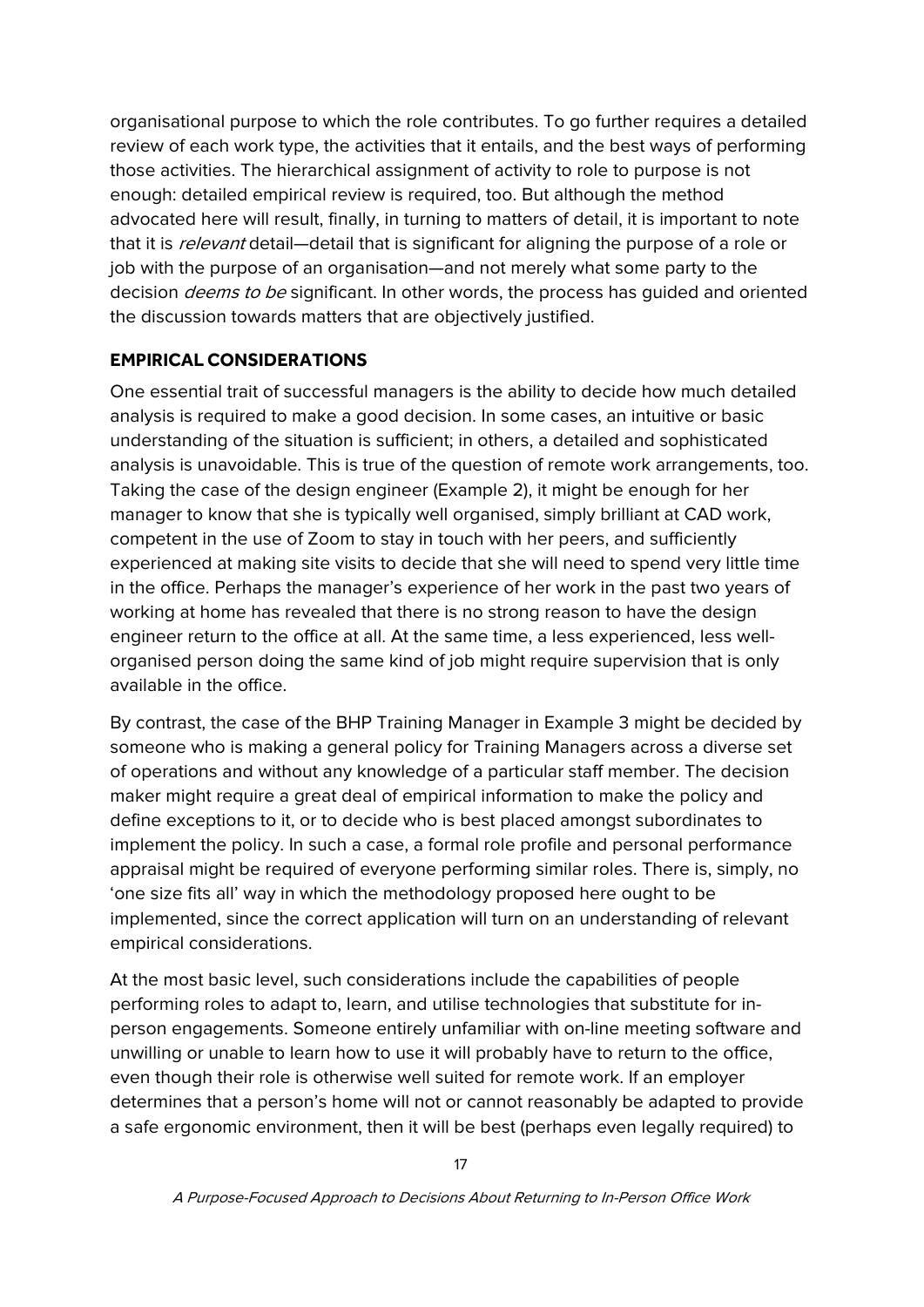direct them to return to the office. Perhaps the working relationship between two managers entails so many momentary and unplanned conversations that their being in the office together is crucial for the subordinate purpose of each role. Such lowerlevel considerations might not be encountered until the very final step in the methodology proposed here—perhaps even at the point of implementation planning but they are none the less important for that.

If a hybrid approach is adopted, some empirical evaluation will be needed to determine the ratio of work to be conducted in the office to time spent at home or at an operational site. Again, the precision and accuracy required will vary depending on the circumstances (the scale of the business, the need for consistency across people performing similar work, the number and range of activities performed, the fact that a previous decision about the matter has been more or less successful, and so on) but harmony between those affected by the decision will be encouraged by an agreed data source and method of analysis, and conduct of the evaluation in terms of the primary purpose, subordinate purpose, and activity type involved.

There are also a range of empirical matters that will inform decisions regarding a range of organisations, jobs, and work types. For example, it is important that decision makers understand the relative efficacy of in-person communication relative to on-line communication and the relative consequences of each for the requisite organisational culture. What are the impacts of the two types on inter-personal trust, relationship building, and clear messaging? Is there a period of time at which point relationships conducted remotely begin to fail? Are there ways for improving the conduct of on-line communication, perhaps worthy of formal training? Is it the case that discussions about disciplinary matters are better conducted face-to-face, whereas more transactional communications are suited to Zoom? If communication to a large group is required, is that best realised remotely, near the communal kitchen, in a neutral environment (one to which all participants are alien), or in the office of a particular person (such as the most senior person)? Research on such matters ought not just to be considered at the time of the initial decision, but during reviews of existing arrangements, too.

#### <span id="page-20-0"></span>**RELATED PUBLIC POLICY ISSUES**

To this point, we have considered the matter of returning to office work in terms of particular businesses and roles (or jobs) and the short-term practicalities of a challenge that emerged from responses to the Covid-19 pandemic. But if our focus shifts to the socio-economic context in which work is conducted, then it becomes apparent that the public policy and regulatory environments are relevant, too. For example, the industrial relations system is likely to have some say in how discussions between employees and employers will be conducted, how decisions will be enforced and amended, and how fundamental conditions of employment will be preserved.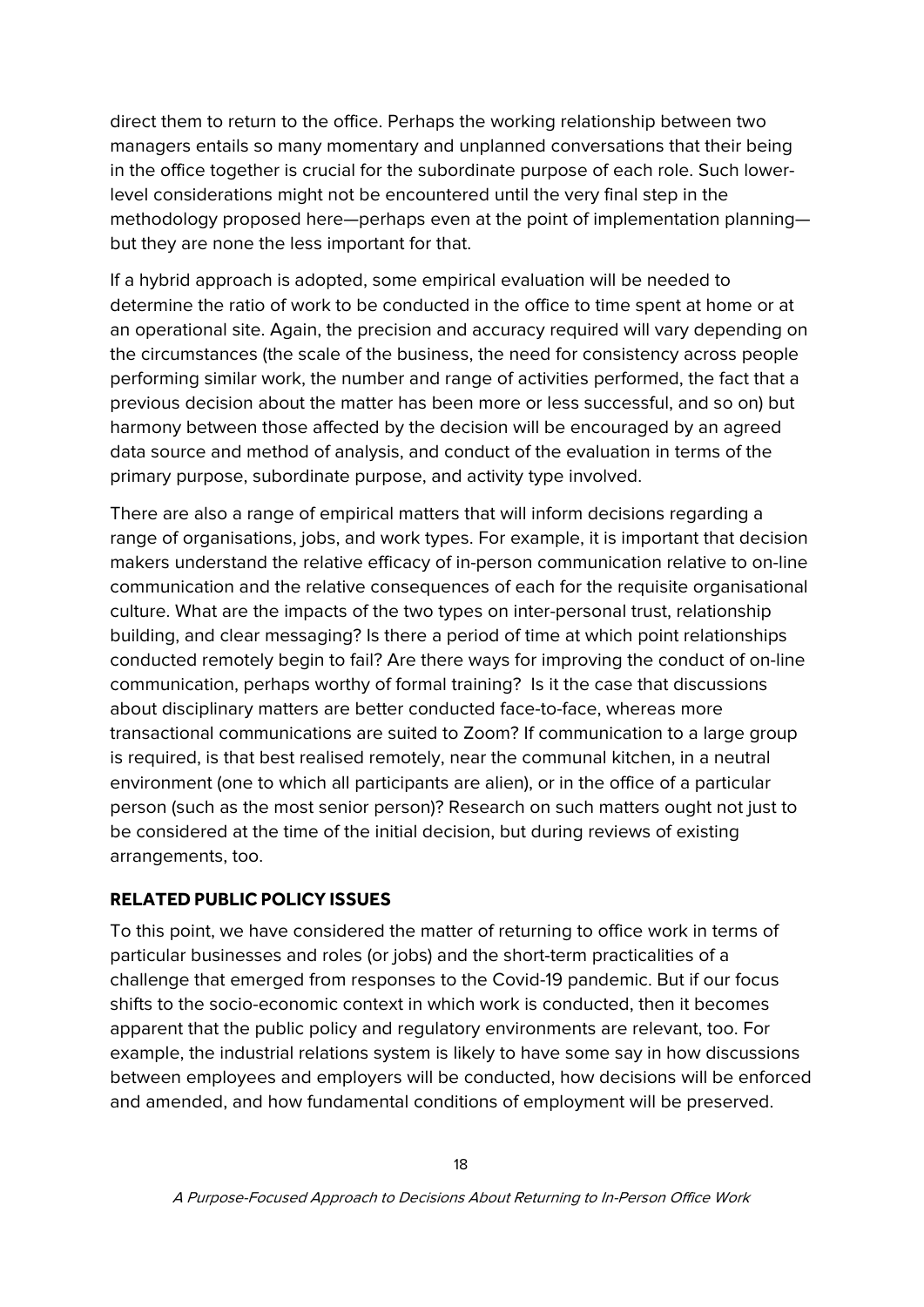But the relationship is not uni-directional: decisions about the nature and conditions of a return to office work across industries and whole economies will impact upon public policy, too. Home-based work has highlighted (or perhaps merely confirmed) the extent to which electronic tools can facilitate fundamentally different means and modes of work. The continued emergence of new technologies will force us to confront questions about how and why we work as we do. McKinsey Global Institute has predicted that 45 million Americans will lose their jobs to automation by 2030 (Carey, 2021). What will this mean for the future of work? If work fulfills a basic human need, then ought we to fear such a prediction and yearn after a return to the office to be alongside other people? Or ought we instead to hope that changing technology might bring a long-cherished utopia of post-work humanity, freeing many from the tyranny of casual and piecework required for economic survival, and perhaps even providing a Universal Basic Income that liberates people to pursue more projects and interests outside of work (education, volunteering, developing relationships and the like)?<sup>[5](#page-21-0)</sup>

The shift to home work as a response to the pandemic has also raised questions about how we ought to prioritise the health of employees relative to a well-functioning and prosperous economy. Whereas initially the focus by employers and governments was to have people work from home to minimise health risks (and the consequent load on health systems), talk soon turned to whether the mental health risks associated with a less socially engaging home environment indicated a need to return to the office. Implicit in this discussion was that employee health and economic prosperity are capable of being traded-off, as though they are somehow equivalent, or are both 'ends in themselves,' a misunderstanding that was encouraged by talking about the 'health' of the economy in direct comparison to the 'health' of individuals.

In addition, there remain difficult questions about what employees do in fact value about their work, how easily people will be able to navigate changes in the labour market, whether or not new kinds of jobs will be desirable, and so on. Such questions will undoubtedly be dealt with in part by governments. Public policy has an incredibly important role in shaping societies and workplaces. In the same way that the GI Bill helped to achieve a significant increase in equality and prosperity in twentieth century America by enabling many working-class soldiers to enter tertiary education and professions, so imaginative public policy responses to post-pandemic economic and social welfare might radically shape individual and collective flourishing.

-

<span id="page-21-0"></span><sup>&</sup>lt;sup>5</sup> One interesting question unaddressed in this paper is the tacit experiment in UBI conducted through 'Jobseeker' and other Australian Government programs during 2021.

A Purpose-Focused Approach to Decisions About Returning to In-Person Office Work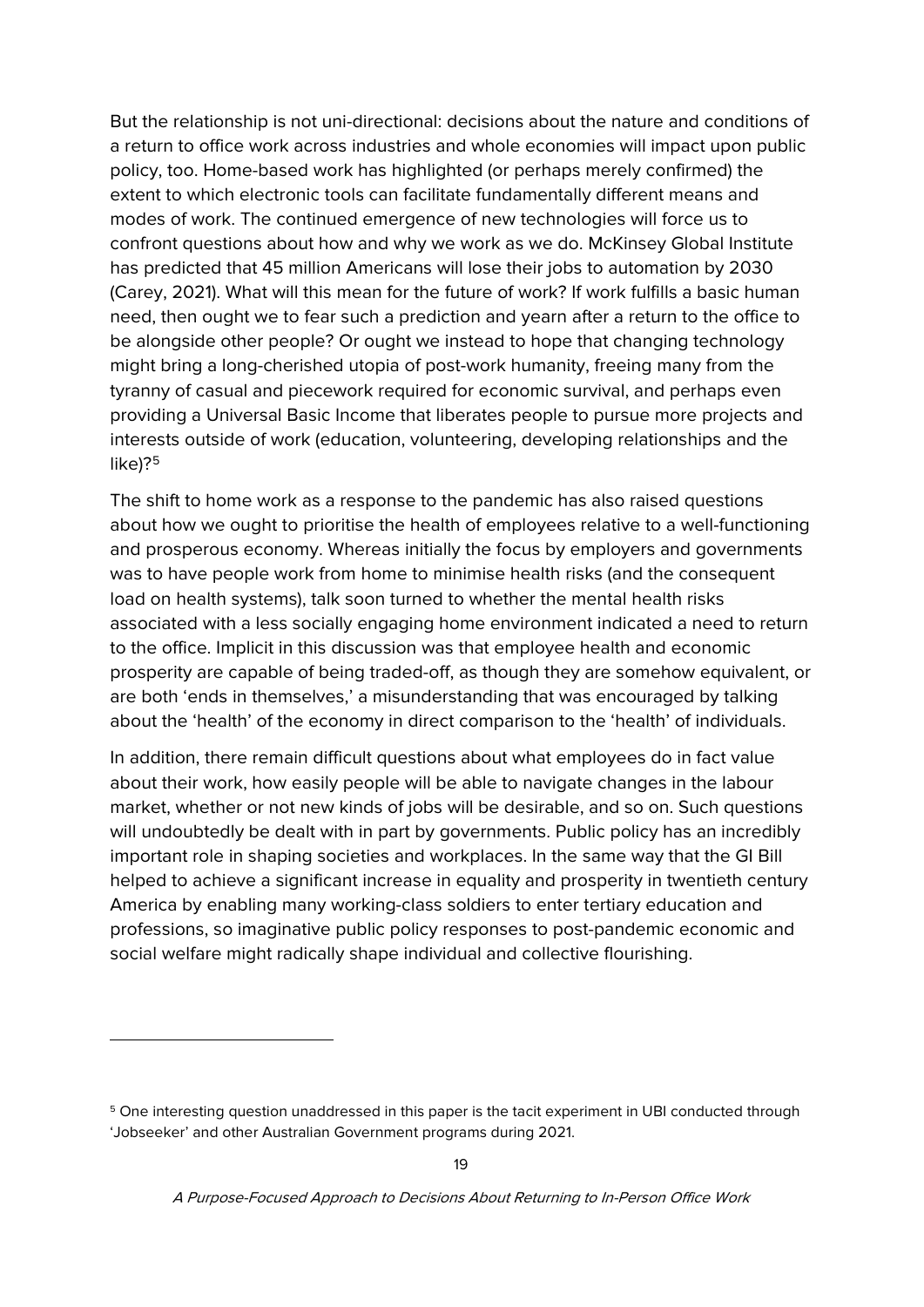Furthermore, the public policy implications of whether or not we see a return to inperson office work as the 'default' mode of working will extend to average wage levels and their consequences for income tax bases and general economic activity levels (Poleg, 2021). There will be significant implications for public infrastructure planning resulting from reductions in regular, high-volume commuting to central hubs and commensurate increases in the number of people working from home in the suburbs during the day (e.g., the possibility of reduced spending on roads and huband-spoke public transport systems offset by increased spending on internet infrastructure and the power network). Unless planning and decision-making around such matters are informed by the fundamental patterns of work, there is a risk that they will be framed by either contingent issues such as those driving the current debate, or else by inappropriate but familiar concepts like shareholder value and corporate interests. Although such matters go far beyond the scope of this paper, they ought to be kept in mind as its crucial and significant background context.

#### <span id="page-22-0"></span>**CONCLUSION**

Decisions about whether and how to return to in-person office work are urgent, significant for a range of organisational and social reasons, and likely to be revisited as the Covid pandemic progresses and (hopefully) abates. Agile responses will also be needed as the world faces the ebb and flow of what can be sharp changes produced by variants such as the Omicron variant that emerged in late 2021. While the range of potential approaches to the matter is readily identifiable in general terms, choosing an appropriate option and deciding precisely how it ought to be implemented is another matter. On the evidence of decisions taken by some of the highest profile companies, there is little agreement about an appropriate decisionmaking methodology and the factors that ought to be accounted for in applying it. Their decisions rely on assessments of what is likely to be considered reasonable (or merely acceptable) for the parties involved, coupled with prospects for improved efficiency and employee satisfaction.

Taking our lead from Aristotle's concept of telos, we propose instead a methodology that is strictly purpose oriented. By aligning the decision about a return to work with the fundamental purpose of work, individual roles, and a business overall, it is possible to ensure that new work arrangements will be consistent with the organisation's reason for being. In some cases, it will be difficult for parties to the decision to agree on such a statement of purpose; in others it will be relatively straightforward. But once that threshold statement of purpose is decided, the way is clear to assess each job (or work type) to decide whether it might be conducted away from the office and under what conditions. Only by considering the contribution of the job to the organisation's purpose is it possible to decide upon and resolve the appropriate empirical questions rather than those that seem most urgent or important to the parties involved.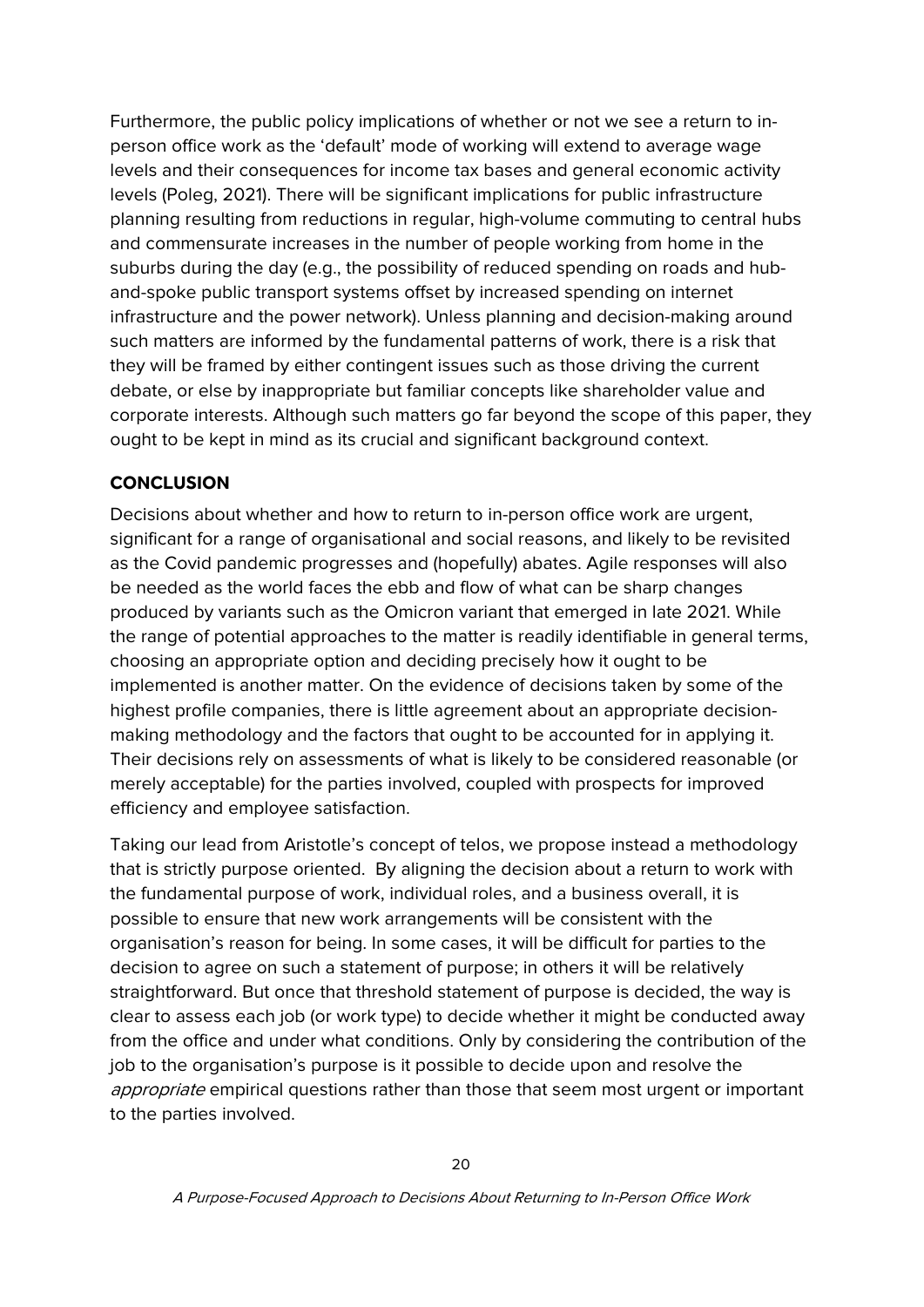The purpose-focused methodology we have outlined here is superior to the alternatives in two important ways. First, discussions about the purpose of the organisation and the roles that comprise it are likely to promote greater communication between staff at all levels, particularly between managers and nonmanagers. On the one hand, such a productive discussion will always be beneficial for organisational culture, integrity, and decision making. On the other, it ensures that decisions made about remote work are based on shared conceptions of what particular roles and jobs are meant to contribute. If a manager denies an employee's request to work from home as a result of a decision process grounded in shared agreements about purpose and verifiable empirical details about roles and tasks, then there is a transparent, non-arbitrary reason for the decision (and one that is subject to important natural justice claims such as equity, justification and review). Recent literature has highlighted the benefits of managerial transparency for organisational culture and coherence (Dalio, 2017). Arbitrary decisions and shifting bases for key decisions are notorious for damaging morale within an organisation, whereas decisions based on a clear and consistently applied methodology and verifiable facts are likely to improve it (Weakliem & Frenkel, 2006, p. 335). A clearly enunciated decision-making methodology conveys the message to all concerned that decisions are justified and unbiased, and provides a framework for how the message is communicated.

Second, the purpose-focused approach can be repeated as circumstances change, providing a reliable, consistent, and (in the longer-term) enculturated methodology. The alternative is to call upon new opinions, biases, and expectations each time a return to work is revisited or the suitability of a job for remote work arrangements is reassessed. As organisations change, so too might their primary purpose and subordinate role types. The purpose-focused approach will help companies map these changing relationships using iterations of the same process rather than having to change the basic approach or language.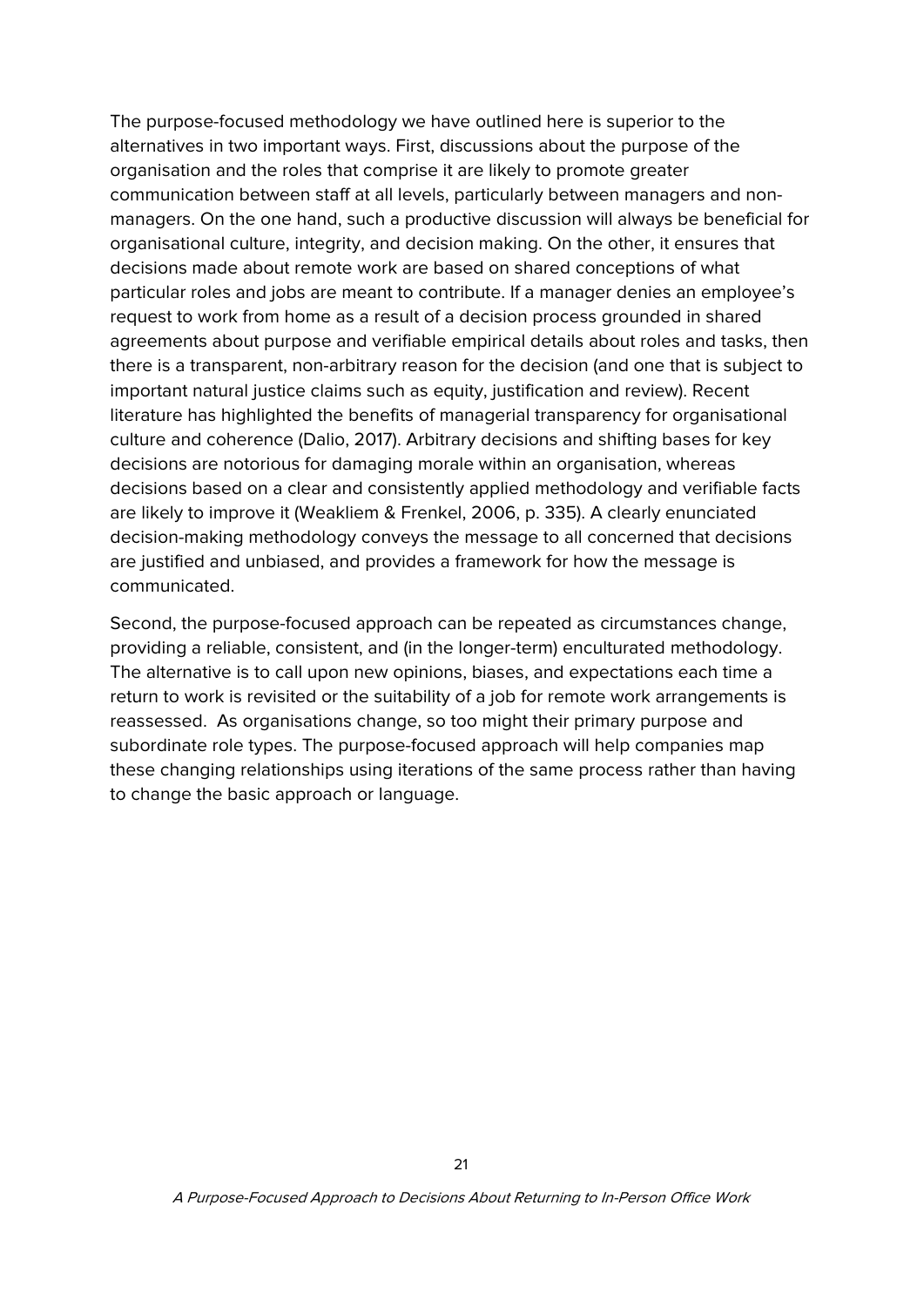#### **References**

Alliance Engineering Consultants Pty Ltd. (2022, January). About Us. Retrieved January 1, 2022, from Alliance Engineering Consultants Pty Ltd: https://www.allianceengineering.com.au/about.html

Aristotle. (1984). Complete Works of Aristotle (Revised Oxford Edition ed.). (J. Barnes, Ed.) New Jersey: Princeton University Press.

Aristotle, & Irwin, T. (1999). Nicomachean ethics (2nd ed.). Indianapolis, Indiana, United States of America: Hackett Pub. Co.

Australian Government Productivity Commission. (2021). Working from home Research paper. Australian Government Productivity Commission. Retrieved December 1, 2021 from https://www.pc.gov.au/research/completed/working-from-home/working-fromhome.pdf

BBC News. (2021, August 11). Google may cut pay of staff who work from home. BBC News. Retrieved December 1, 2021 from: https://www.bbc.com/news/business-58171716

BHPa. (2022, January). About Us. Retrieved January 1, 2022, from BHP: https://www.bhp.com/about

BHPb. (2022, January). What we do. Retrieved January 1, 2022, from BHP: https://www.bhp.com/what-we-do

Cappelli, P. (2021). The Future of the Office: Work from Home, Remote Work, and the Hard Choices We All Face. Philadelphia, Pennsylvania, United States of America: Wharton School Press.

Carey, K. (2021, March 31). Do Not Be Alarmed by Wild Predictions of Robots Taking Everyone's Jobs. Slate. Retrieved December 1, 2021, from: https://slate.com/technology/2021/03/job-loss-automation-robots-predictions.html

Dalio, R. (2017). Principles (Kindle ed.). New York, New York, United States of America: Simon & Schuster.

Harvard College. (2022, January). Mission, Vision & History. Retrieved January 1, 2022, from Harvard College: https://college.harvard.edu/about/mission-vision-history

Kelly, J. (2021, May 6). Google Announces A Hybrid Return-To-Work Plan, Including Both Remote And In-Office Options. Forbes. Retrieved December 1, 2021 from: https://www.forbes.com/sites/jackkelly/2021/05/06/google-announces-a-hybrid--- return-to-work-plan-including-both-remote-and-in-office-options/?sh=1f5c37253831

Labitoria , C. (2021, October 28). These 10 well-known companies offer fully remote or hybrid work arrangements. Retrieved December 1, 2021, from Human Resources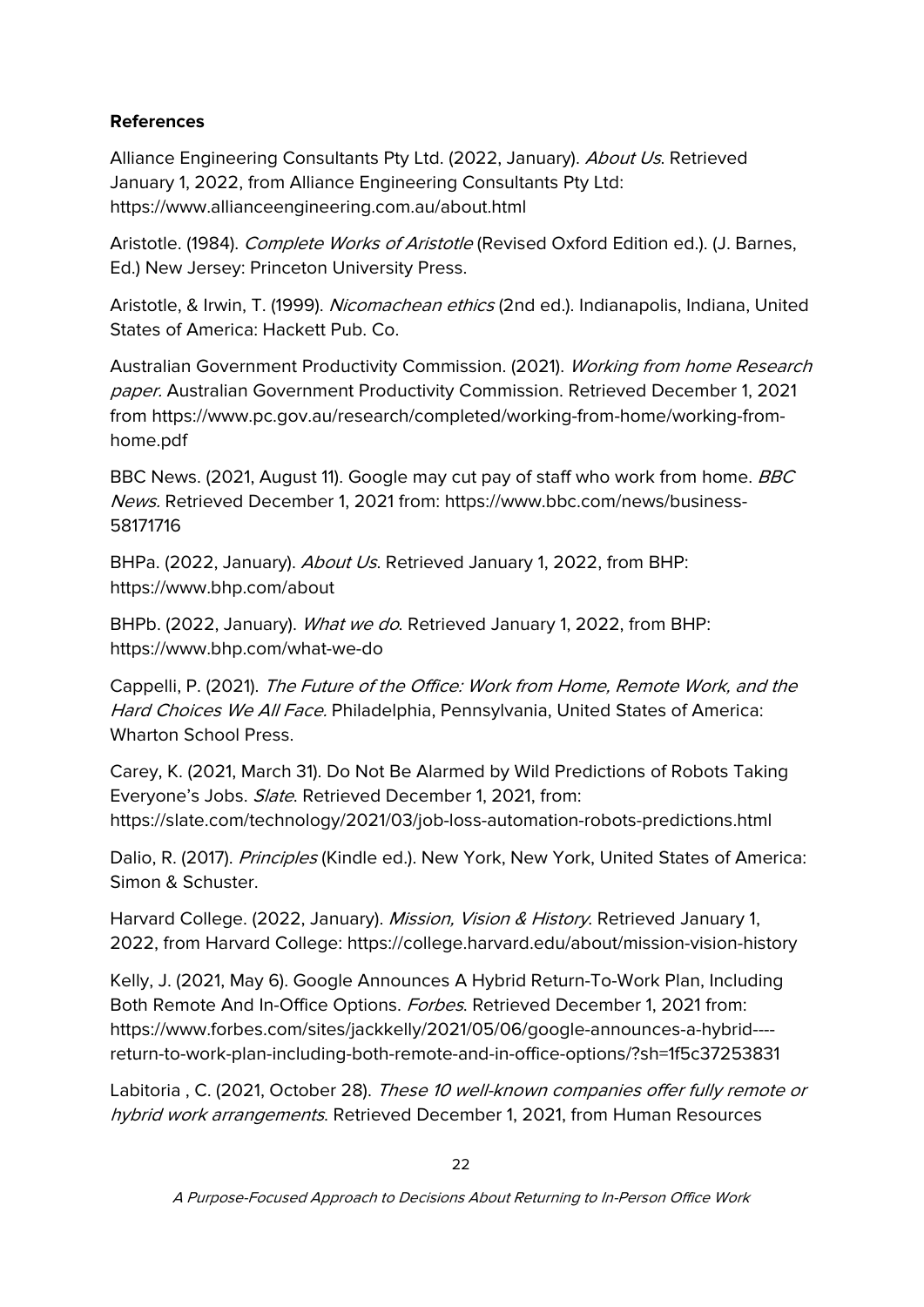Director: https://www.hcamag.com/au/news/general/these-10-well-known-companiesoffer-fully-remote-or-hybrid-work-arrangements/314597

Neilson, K. (2021, September 21). Are we really more productive working from home? HRM The news site of the Australian HR Institute. Retrieved December 1, 2021, from: https://www.hrmonline.com.au/productivity/productive-working-from-home/

Pichai, S. (2021, May 6). The future of work at Google is flexibility. The majority of our employees still want to be on campus some of the time yet many would also enjoy the flexibility of working from home a couple days a week…[Tweet]. Twitter. Retrieved December 1, 2021, from https://twitter.com/sundarpichai/status/1390110202435801089

Podolny, J. M., & Hansen, M. T. (2020, November-December). How Apple Is Organized for Innovation: It's about experts leading experts. Harvard Business Review. Retrieved December 1, 2021, from: https://hbr.org/2020/11/how-apple-isorganized-for-innovation

Poleg, D. (2021, August 31). The Winners of Remote Work. The New York Times. Retrieved December 1, 2021, from: https://www.nytimes.com/2021/08/31/upshot/remote-work.html

Pozen, R. C., & Samuel, A. (2021). Remote, Inc.: How to Thrive at Work...Wherever You Are (Online ed.). HarperCollins US.

Sander, L. (2022, March 7). Even Google agrees there's no going back to the old office life. The Conversation. Retrieved March 12, 2022 from: https://theconversation.com/even-google-agrees-theres-no-going-back-to-the-oldoffice-life-177808

Schiffer, Z. (2021, June 4). Apple employees push back against returning to the office in internal letter. The Verge. Retrieved December 15, 2021 from: https://www.theverge.com/2021/6/4/22491629/apple-employees-push-back-returnoffice-internal-letter-tim-cook

Solon, O. (2021, August 8). Big Tech call center workers face pressure to accept home surveillance. NBC News. Retrieved December 1, 2021, from: https://www.nbcnews.com/tech/tech-news/big-tech-call-center-workers-face-pressure-

accept-home-surveillance-n1276227

Tenenbaum, S. (2021). Rational Powers in Action: Instrumental Rationality and Extended Agency. Oxford, United Kingdom: Oxford University Press.

Wade, M., & Patty, A. (2020, October 26). Working from home rebellion: commuters who don't want to return to the office. The Sydney Morning Herald. Retrieved December 1, 2021 from: https://www.smh.com.au/national/nsw/working-from-homerebellion-commuters-who-don-t-want-to-returns-to-the-office-20201021-p567bh.html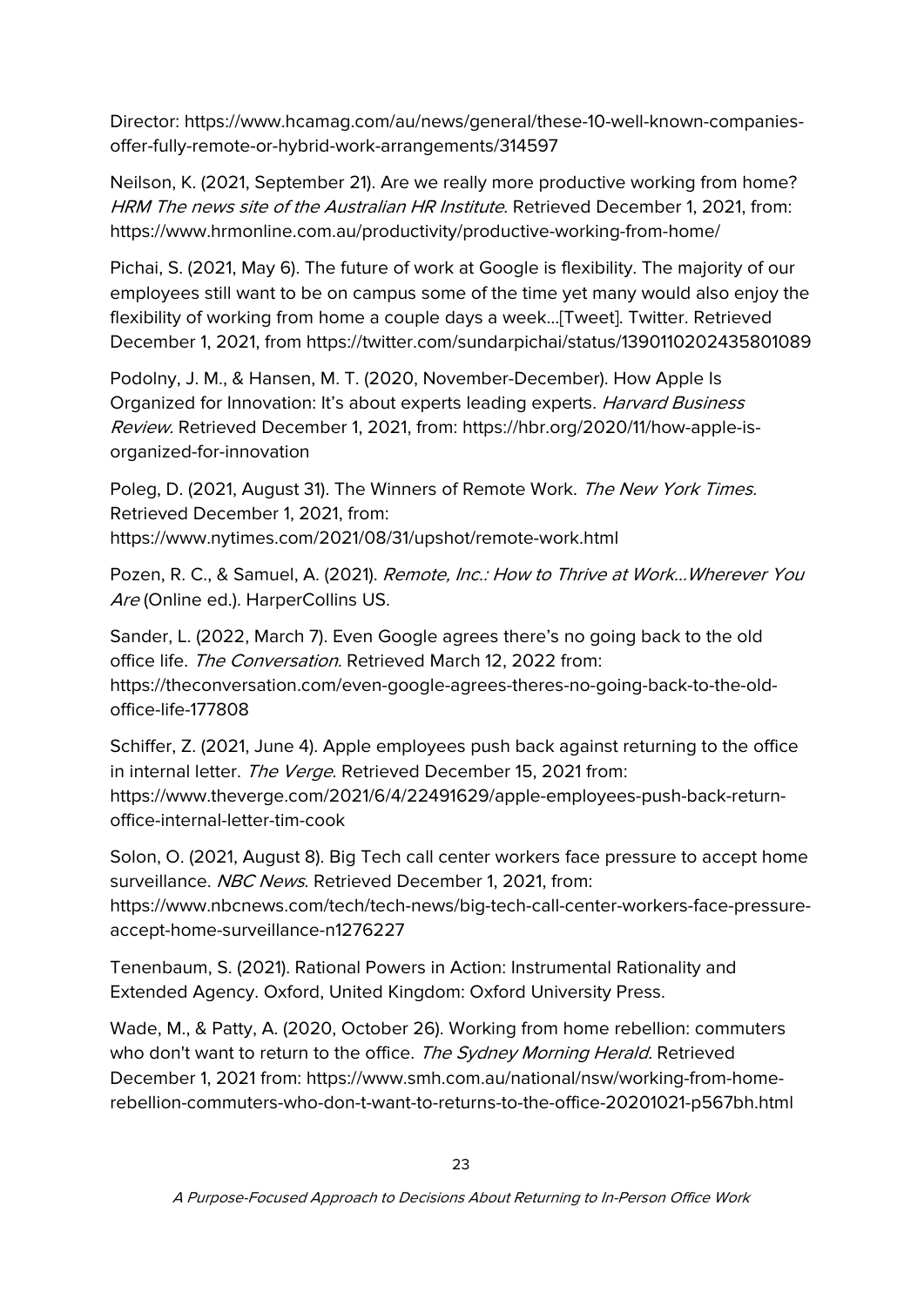Weakliem, D. L., & Frenkel, S. J. (2006, August 1). Morale and Workplace Performance. Work and Occupations, 33(3), 26. doi:https://doi.org/10.1177/0730888406290054

Weststar, J., Troup, C., Peetz, D., Ramia, I., O'Brady, S., Werth, S., . . . Ressia, S. (2020, November 5). Working from home during COVID-19: What do employees really want? The Conversation. Retrieved December 1, 2021 from:

https://theconversation.com/working-from-home-during-covid-19-what-do-employeesreally-want-148424